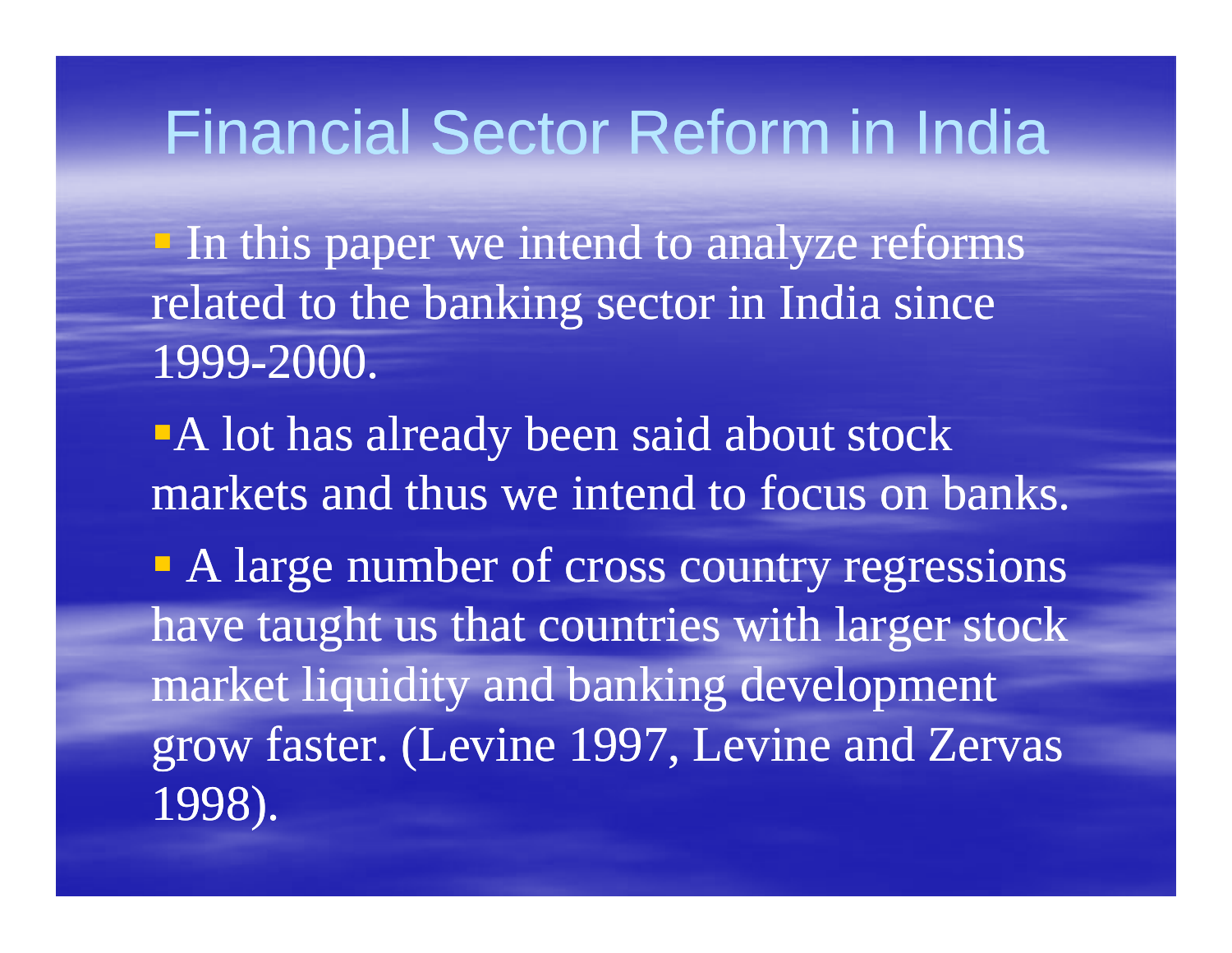**Cross country regressions have also recently** demonstrated that banks lend more (ie allocate a higher proportion of their assets to loans) when (a) enforcement of debt contracts is more efficient and (b) banks enjoy fewer restrictions on their operations.

**Banks respond to poor enforceability of contracts** by reducing loan amounts, shortening loan maturities and increasing spreads.

Kee-Hong Bae and Vidhan K. Goyal 2009, Levene 1999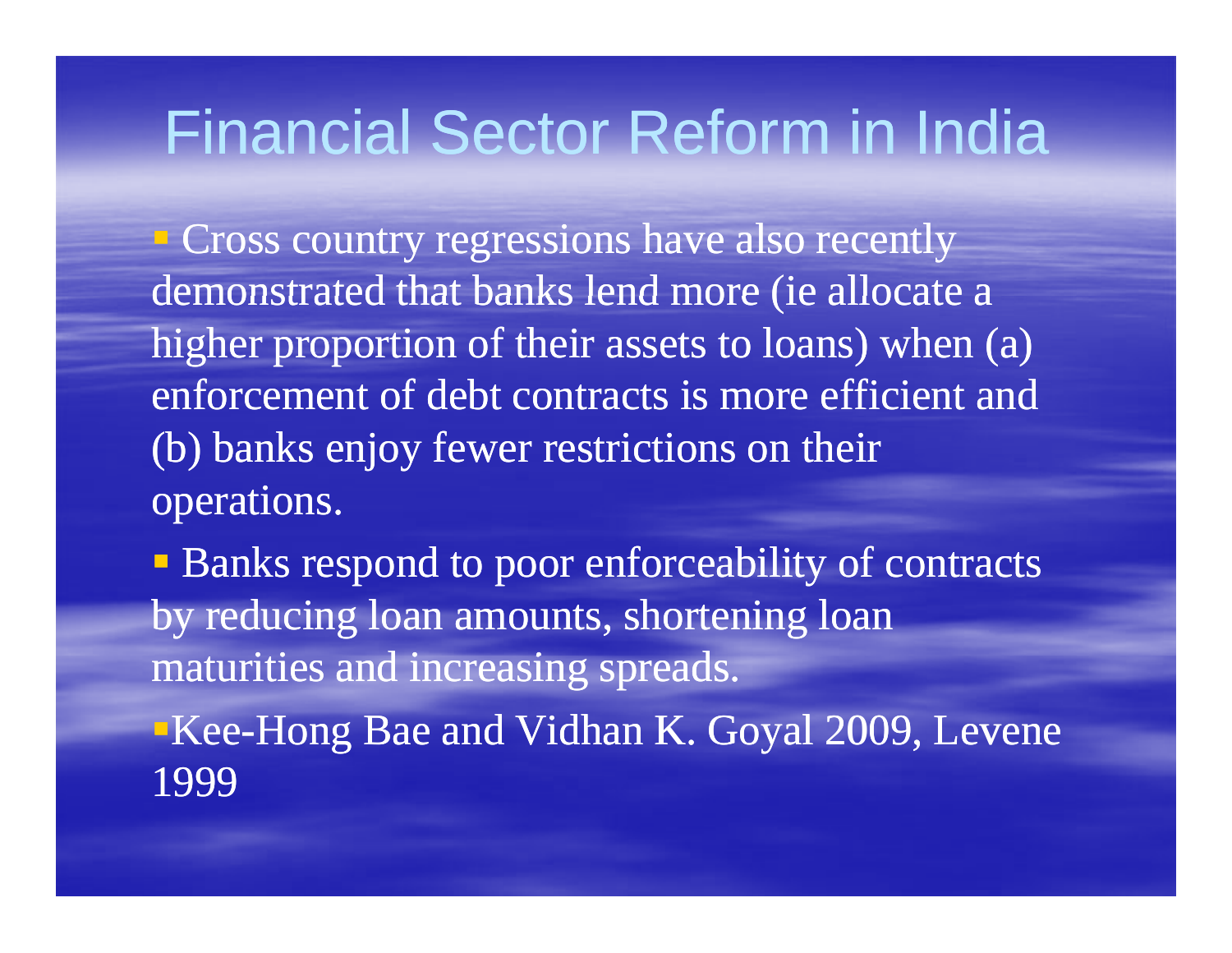**The claim that banks facilitate economic growth** was first made by Alexander Gershenkron in the 1950s.

 $\blacksquare$  In more recent times economists have also claimed that banks promote growth.

• They do so due to their superior monitoring and screening capabilities.

 $\blacksquare$  Through these capabilities banks reduce information asymmetries and attendant moral hazard and adverse selection and thereby improve the allocation of credit.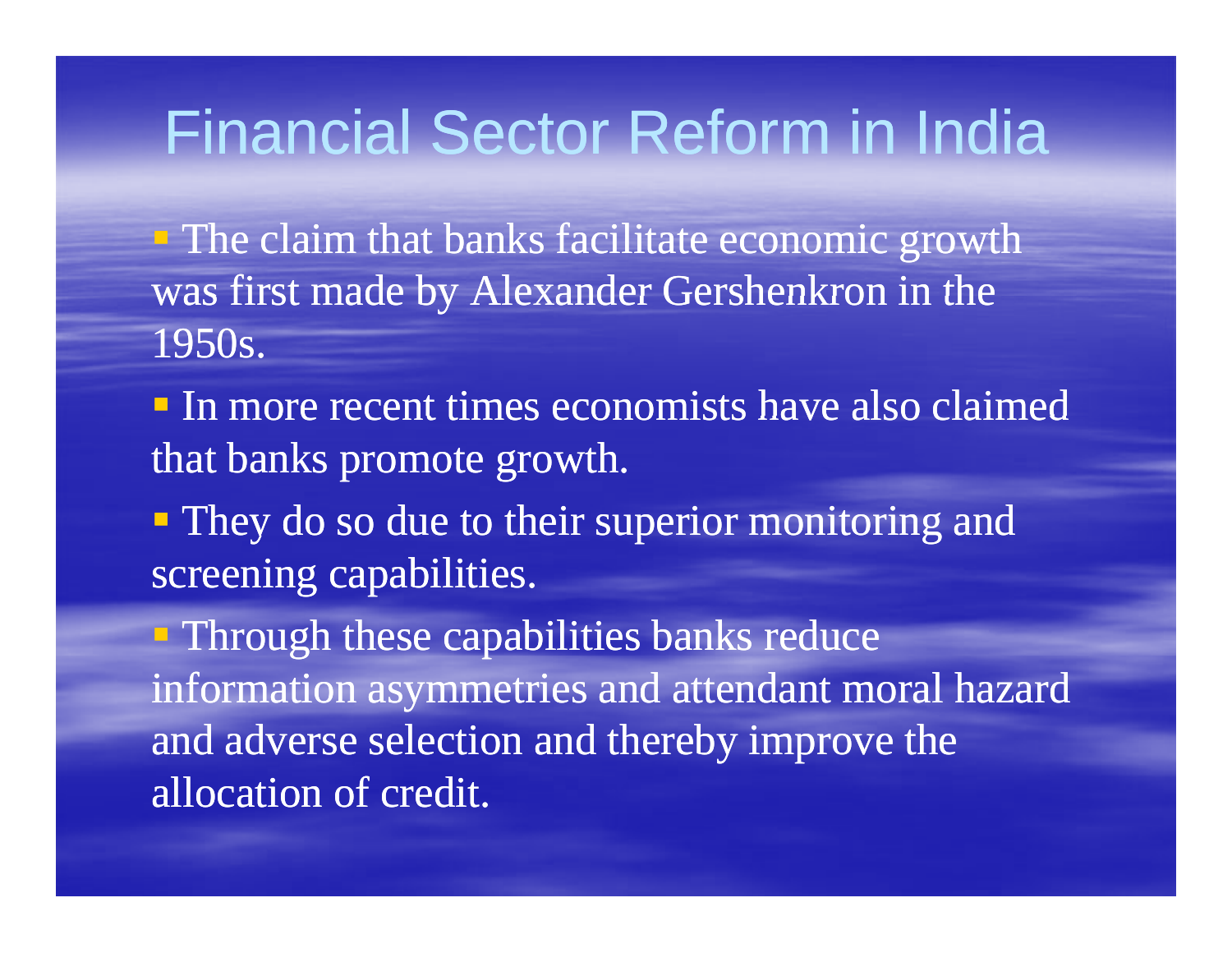$\blacksquare$  It is from this broad perspective that we look at reforms in the banking sector in India since 1999-2000.

e<br>Santa **By 1999-2000 a lot of reform had already** been undertaken.

**Considerable relaxation of rules on the** entry of new private banks.

**Nost interest rate decontrols lifted by 1994.**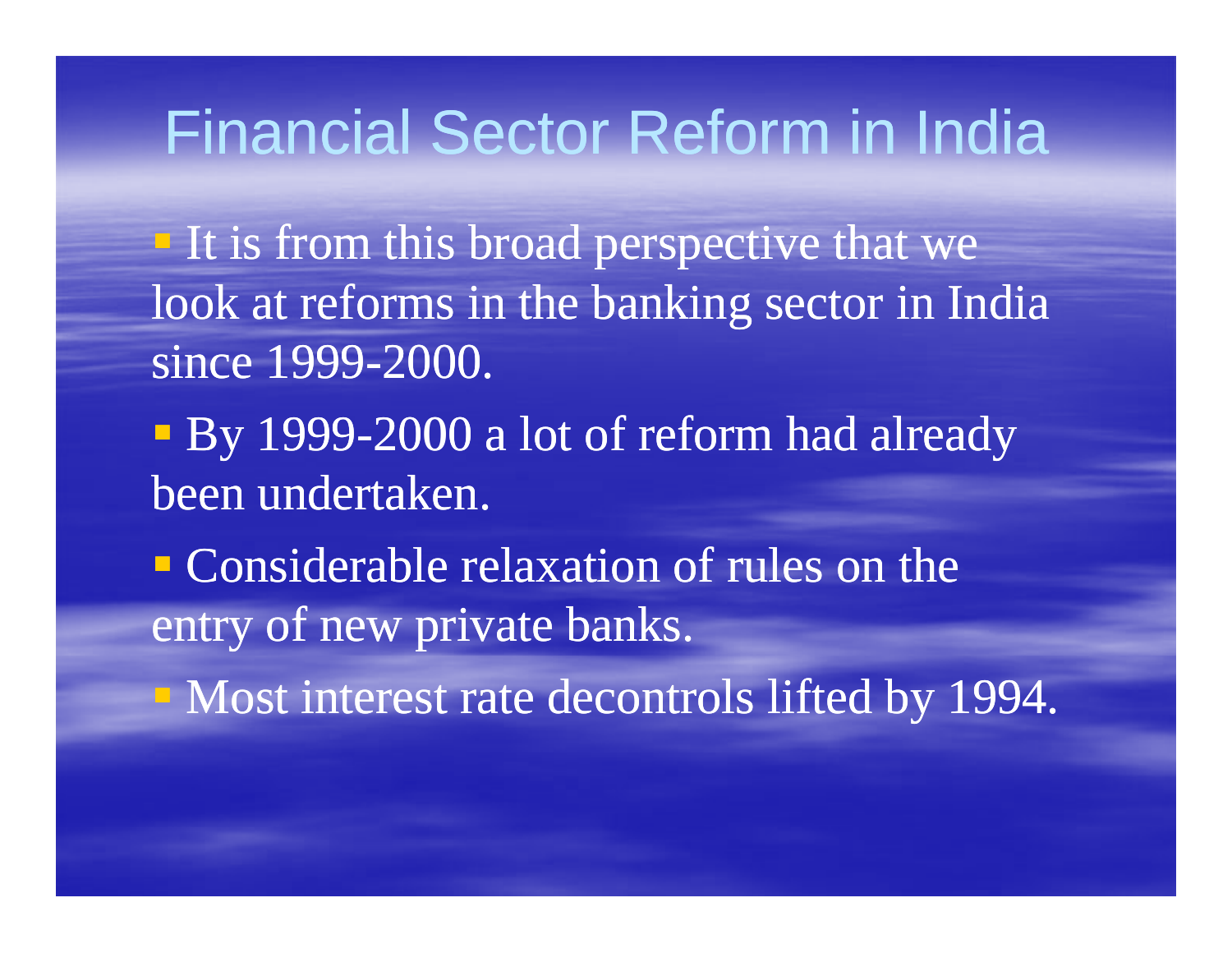- **Banks were now allowed to charge** differential interest rates for firms based on risk perceptions.
- **Both CRR and SLR reduced.**
- **Rules and norms regarding capital adequacy** and recognition and disclosure of non performing loans in place.
- $\blacksquare$  The Board for Financial Supervision was set up within the RBI to attend exclusively to supervisory functions.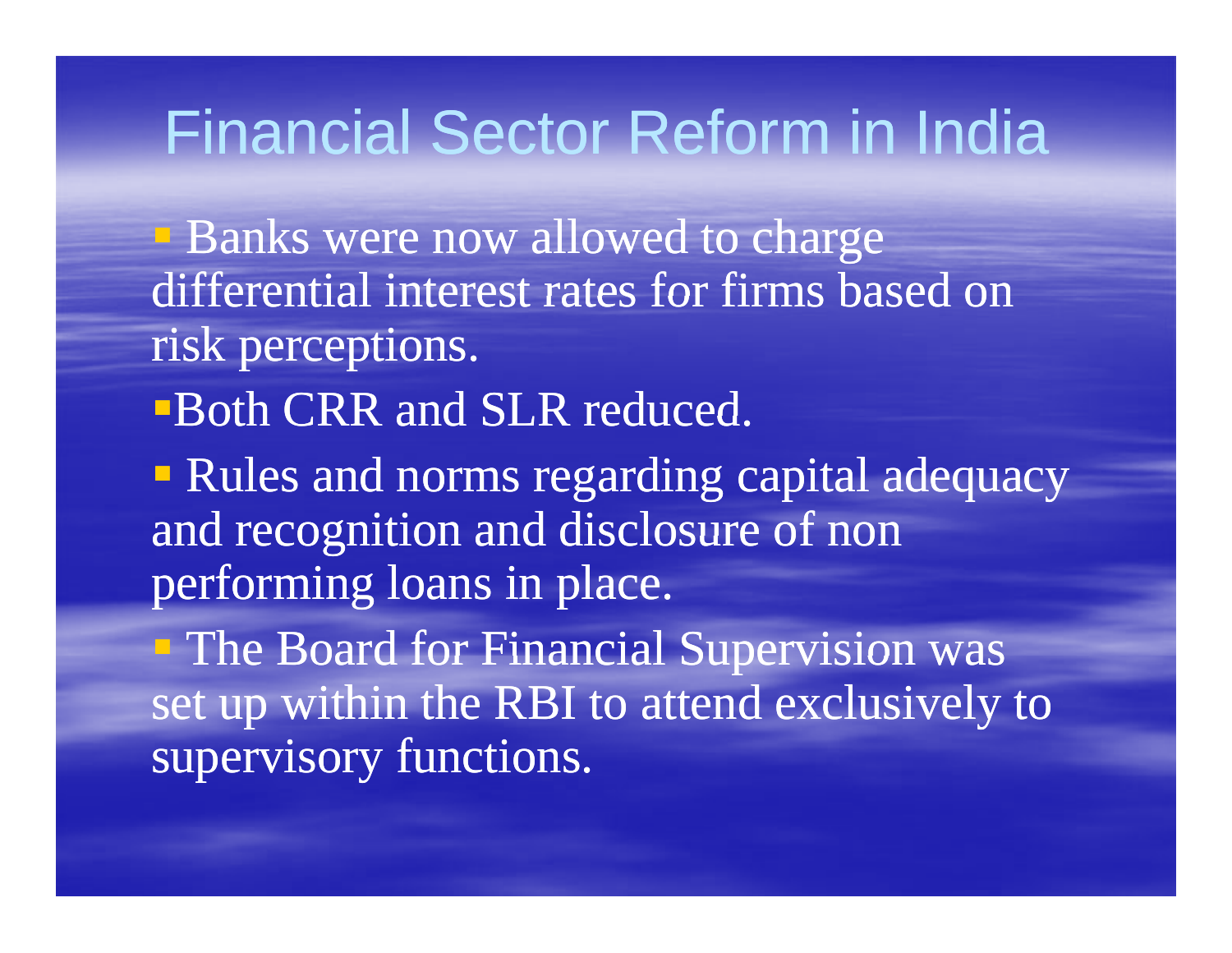In the post 2000 period an extremely significant trend that emerged especially after 2004 was the significant rise in the bank credit to GDP ratio.

- If rose from  $0.29$  in 2004 to 0.54 in 2008.
- Such a trend is not obvious for many other countries over the same period, except for the USA, UK , Australia and Russia.

 $\blacksquare$  It is quite uncommon for the bank lending to GDP ratio to change so dramatically in such a short time period.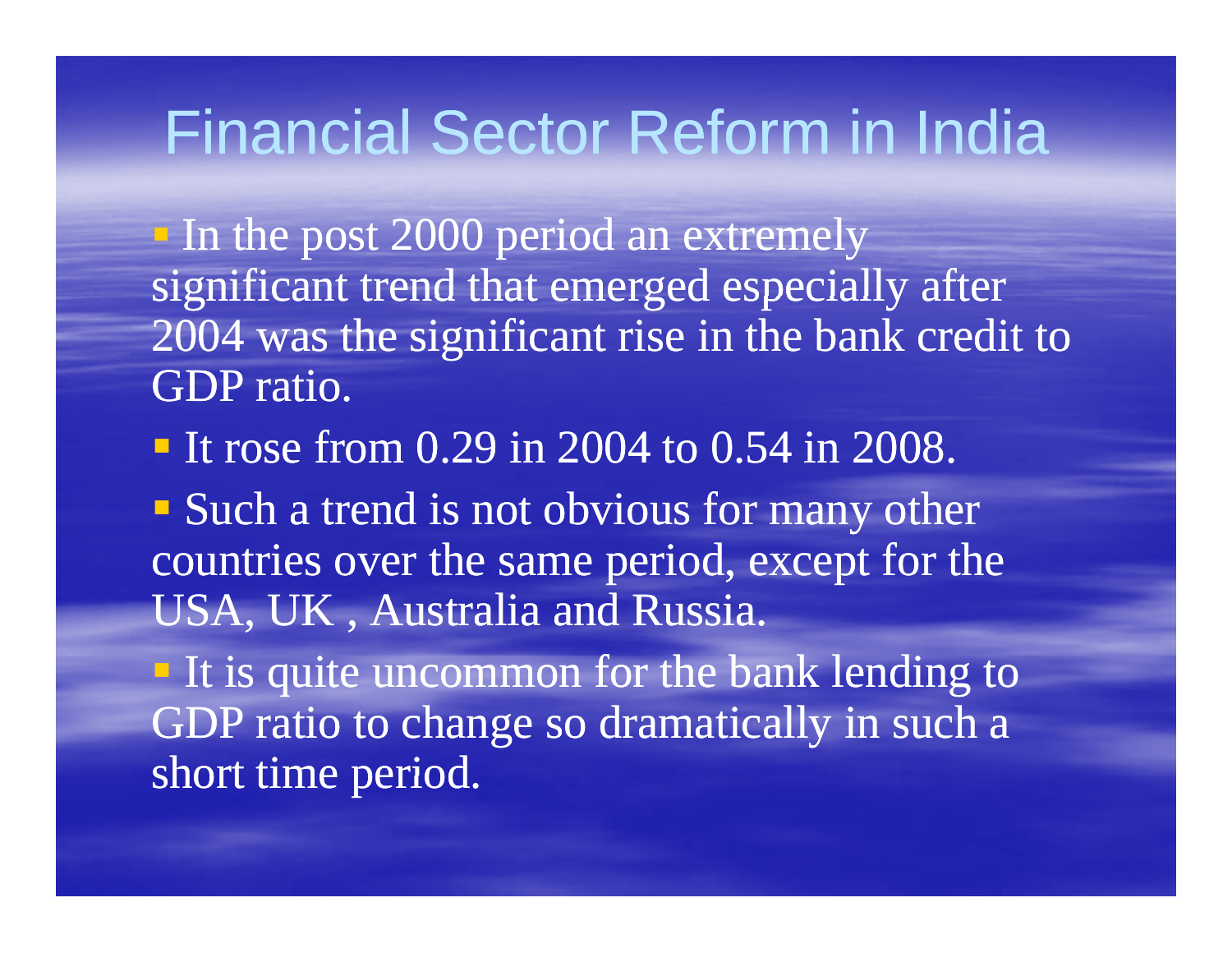

Source: Handbook of Statistics, Reserve Bank of India, 2008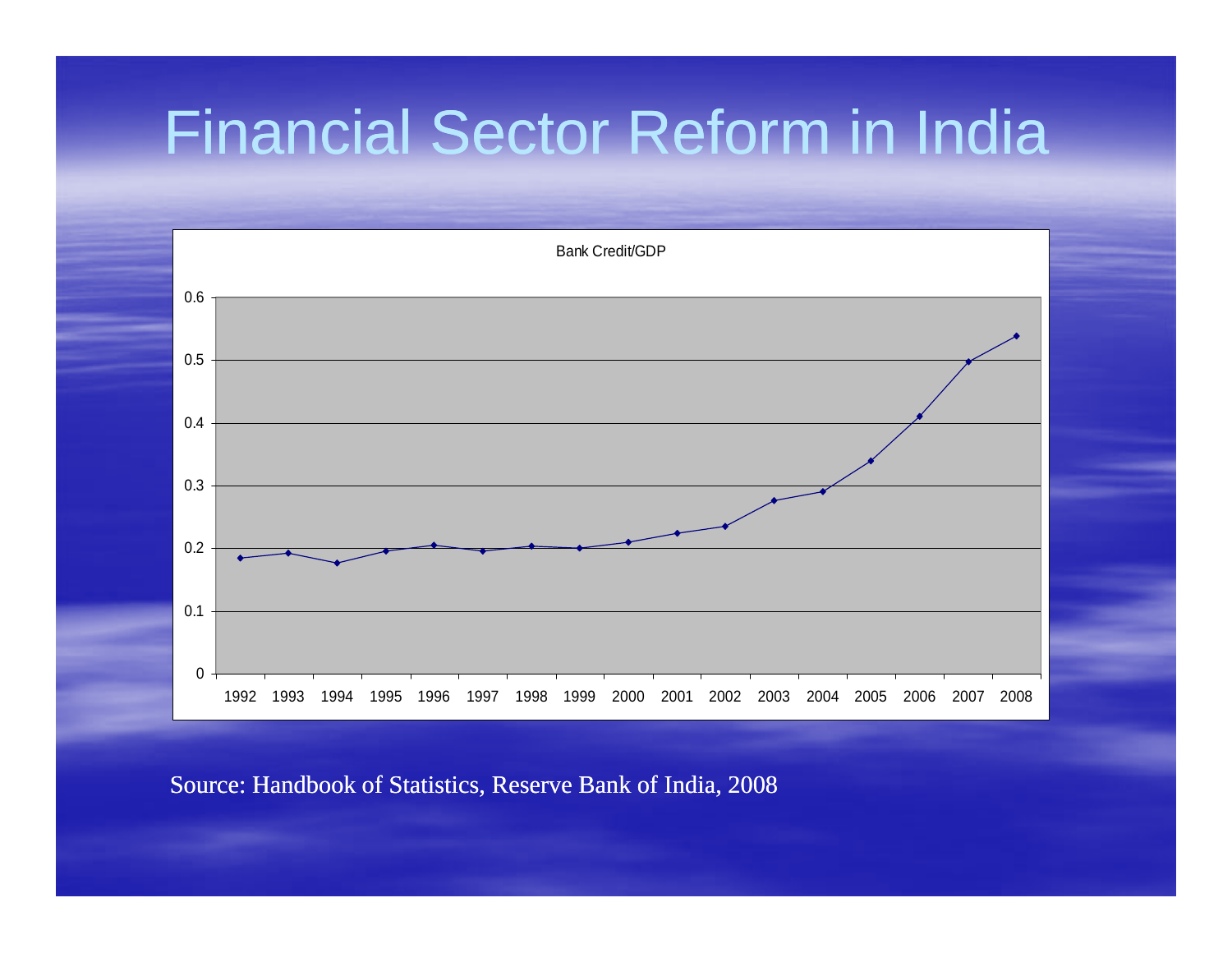

Source: International Financial Statistics,IMF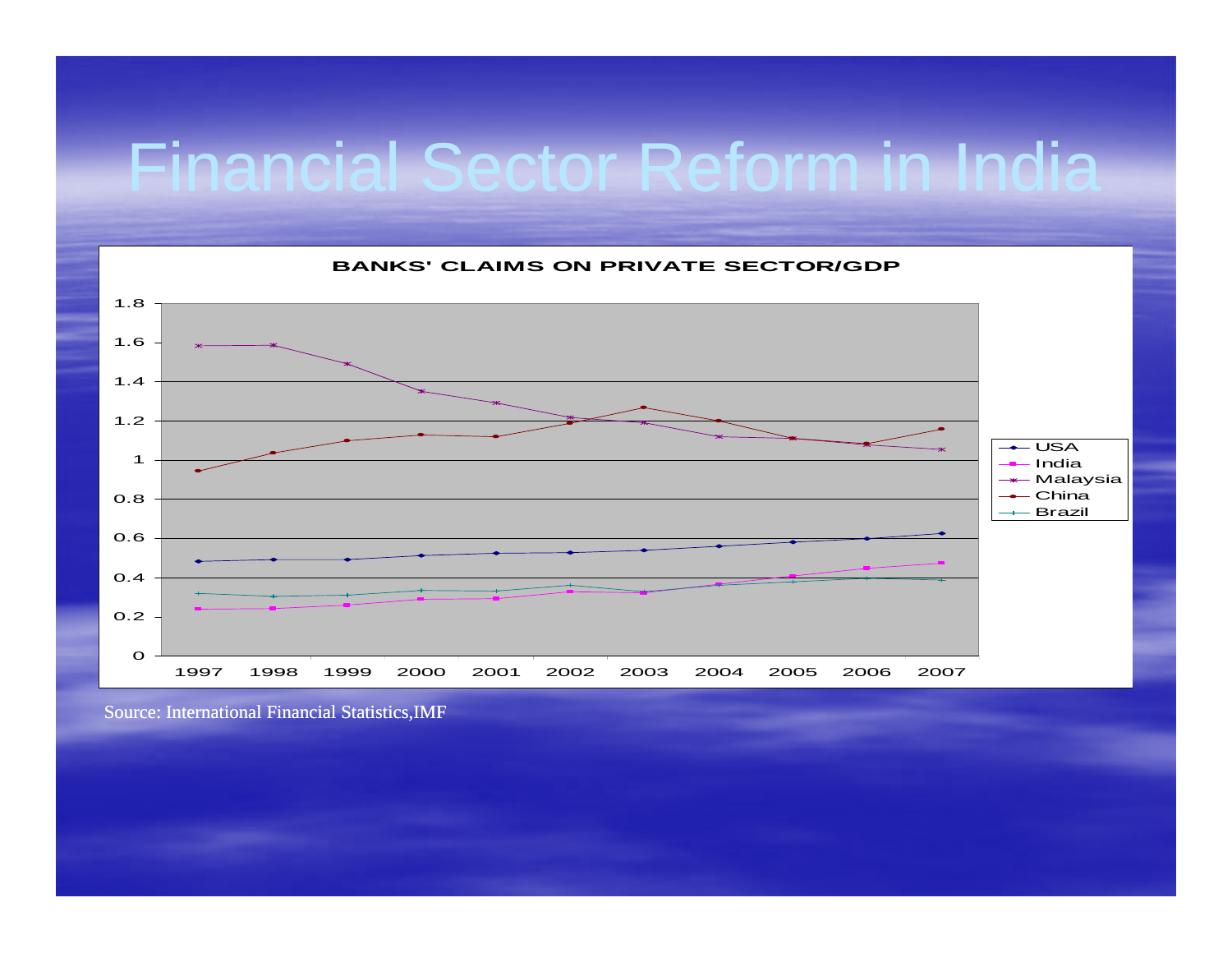- $\blacksquare$  The ratio of loans to total assets/liabilities for scheduled commercial banks rose from about 0.40 in 2000 to 0.57 in 2007.
- Rapid expansion of personal loans (including housing loans) from 11.2% (4%) of outstanding bank loans in 2000 to 22.3 (11.7) in 2007.
- **Share of agriculture was more or less constant at 9% to** 10% in this period.
- Share of industry declined from 46.5 in 2000 to 38.1 in 2007.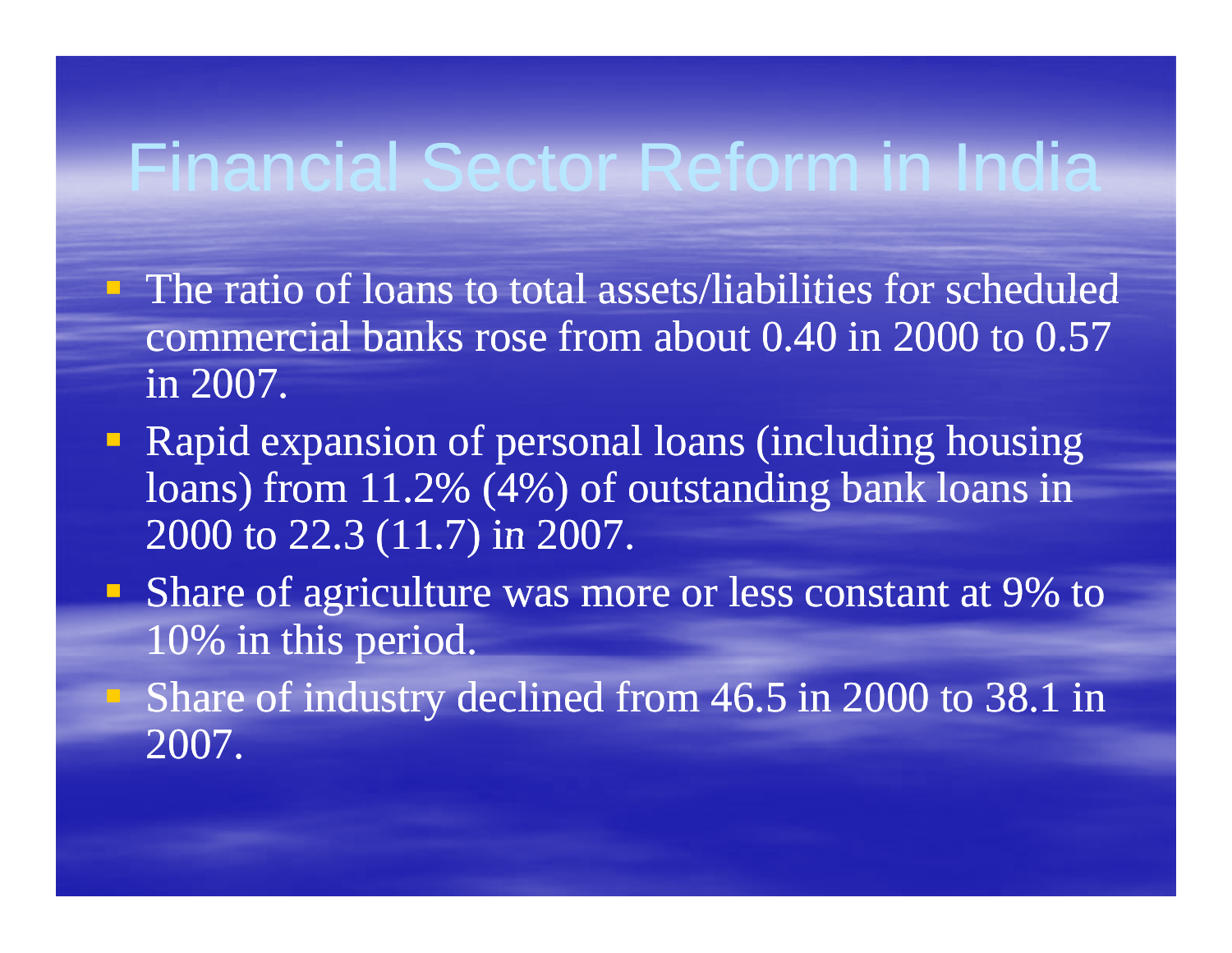- **Loans made to individuals rose from 9.4% of** outstanding bank credit in 2000 to 23.8% in 2007.
- **Medium and long term loans accounted for 8.4% and** 22.0% of outstanding ban credit in 2000.
- **This rose to 12.6% and 48.6% respectively in 2007.**
- **Of the credit outstanding loans made at a rate of interest** between 6% and 13% accounted for 25.4% in 2000 which rose to  $56\%$  in 2007.
- Data on ratio of secured loans to total loans is as yet not available but it is likely to have risen over this period.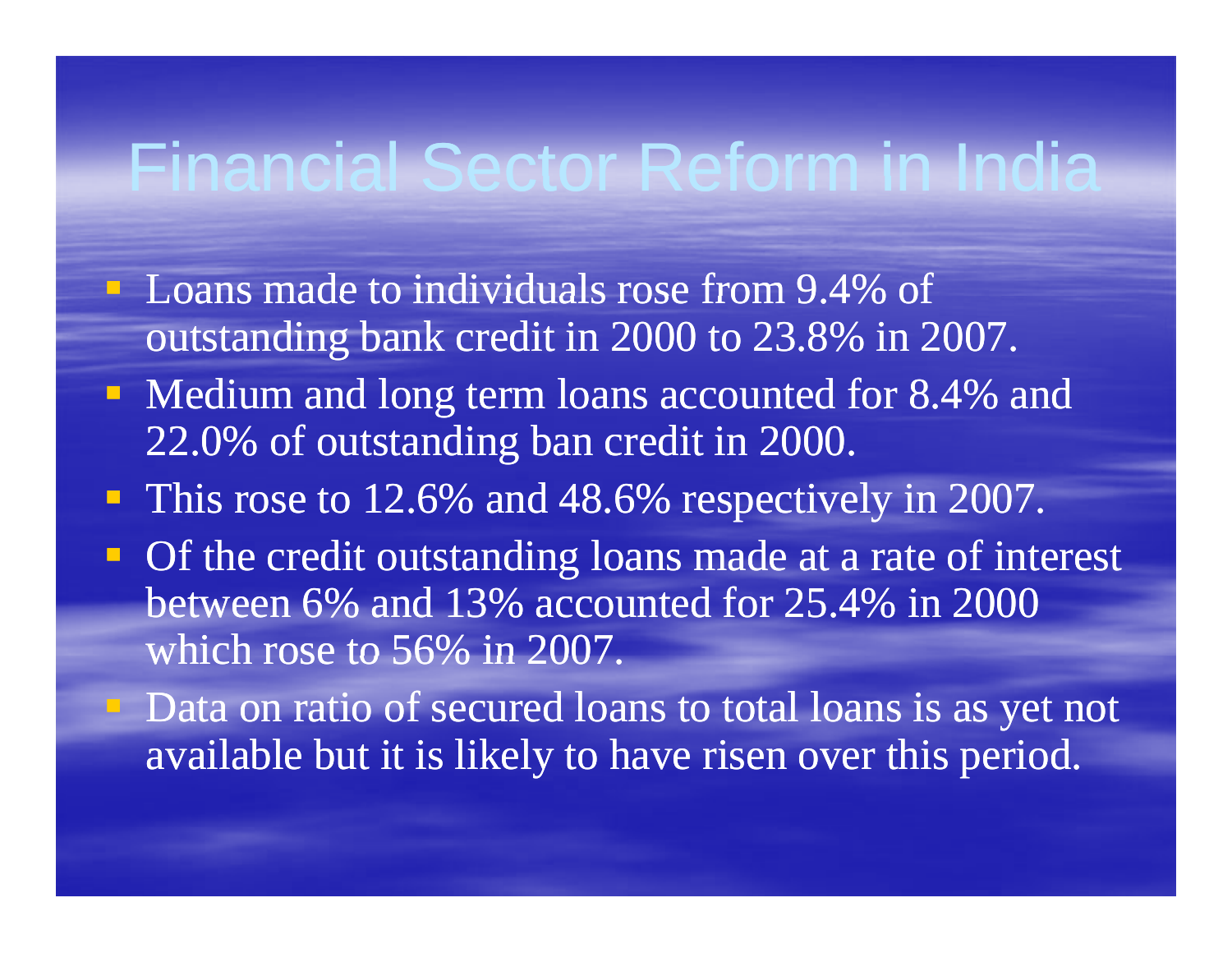- $\blacksquare$  The reason for this large credit expansion relative to GDP can be traced to sets of reasons: 1. Macroeconomic and (2) Microeconomic.
- **Over this period the CRR was reduced in stages** though it started rising especially since 2007.
- This was period of relatively low inflation and high growth.
- **This was a period of moderate interest rates** compared to the mid and late nineties.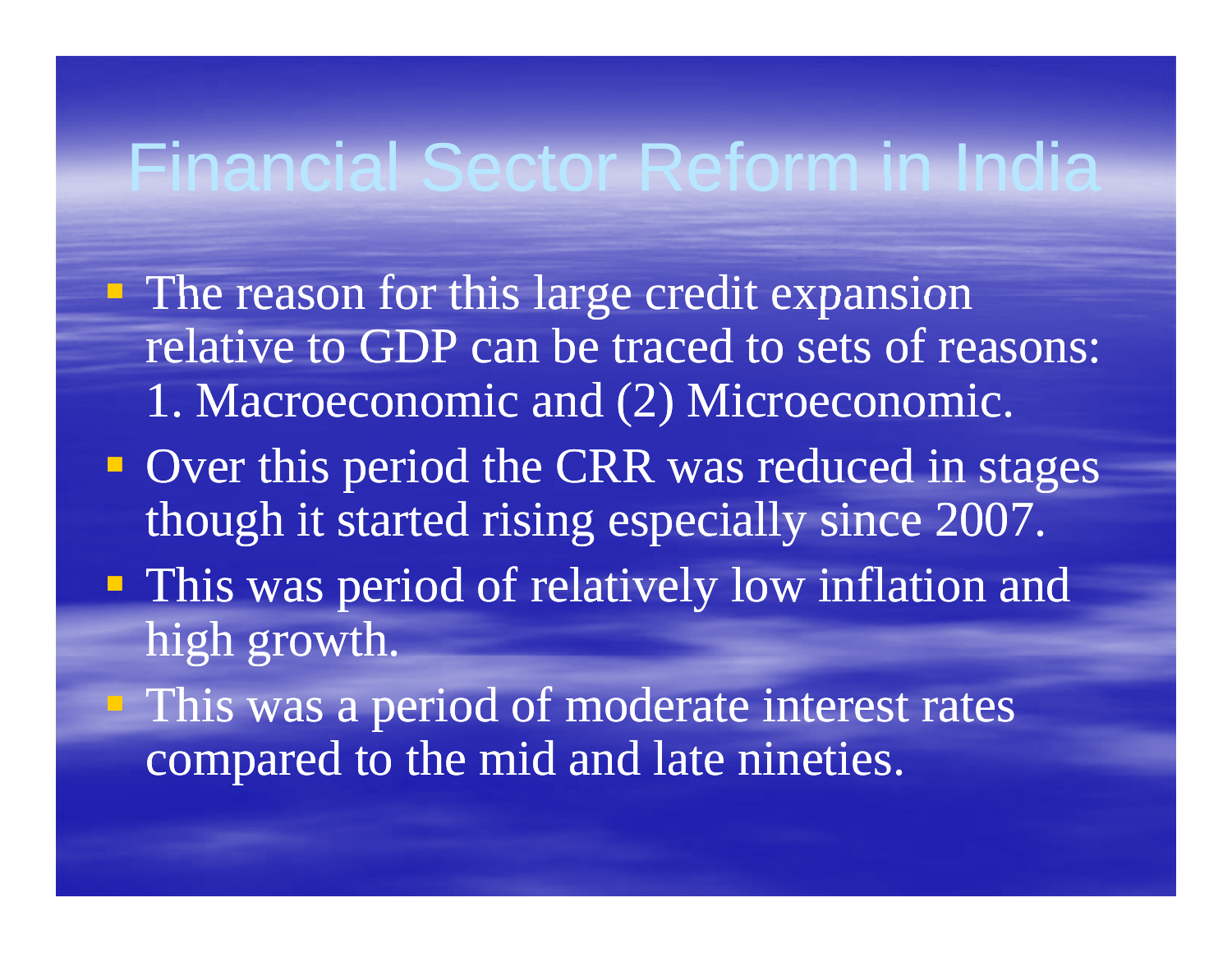#### **• Microeconomic reasons:**

**Increased flexibility in lending due to a re** orientation of priority sector lending norms in particular.

**Reform of security interest laws in India, in** particular the passing of **The Securitisation & Reconstruction of Financial Assets and Enforcement of Security Interest Act, (SARFAESI) 2002.**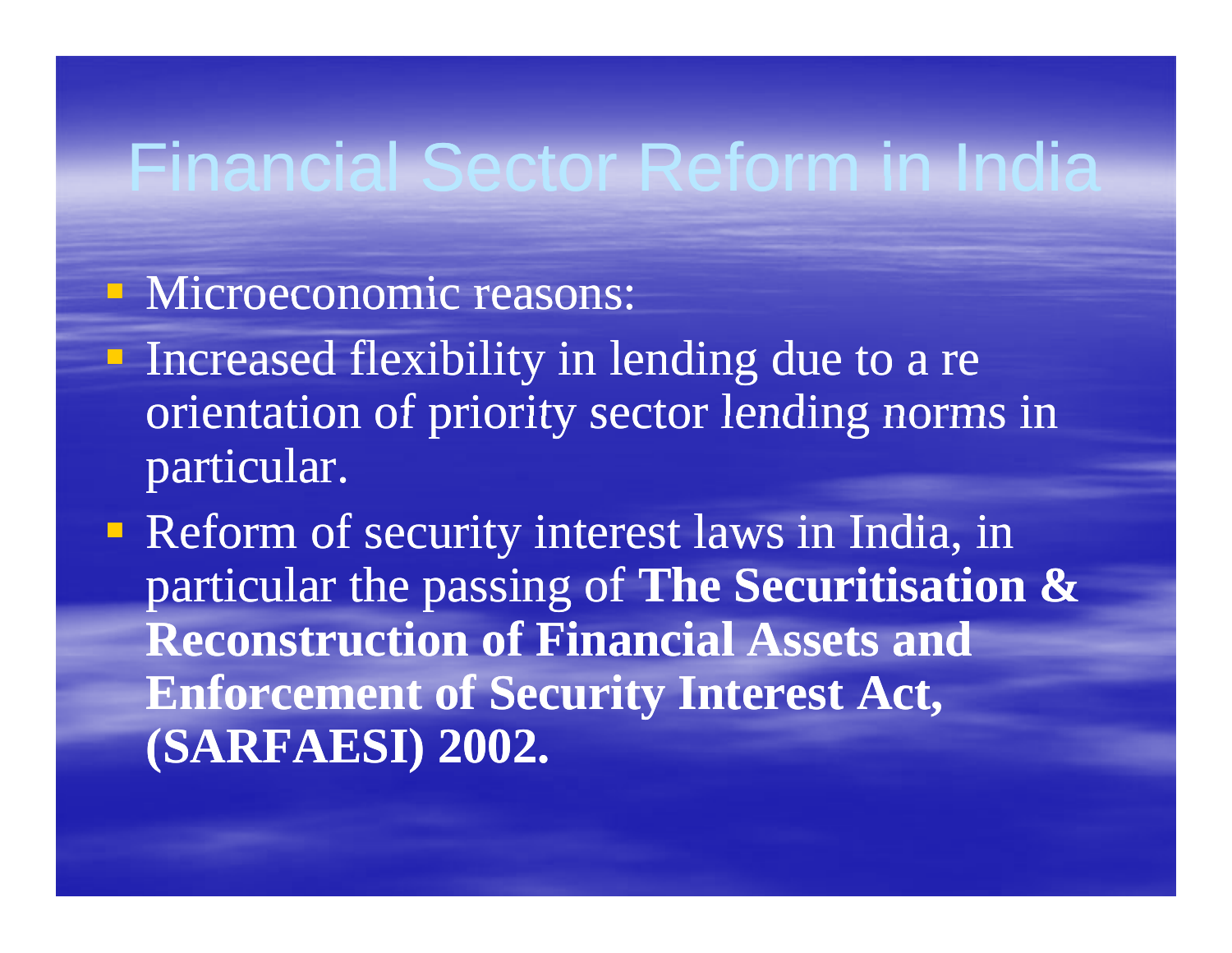- **The following are examples of measures that were** undertaken to increase flexibility in lending.
- **Ioul June 1998 banks were allowed to undertake credit** card businesses without RBI approval.
- In June 2004 the existing limits on unsecured exposures ( unsecured advances as a ratio of total advances, which stood at 15%) of banks were withdrawn.
- This enabled banks to set their own limits on unsecured exposures.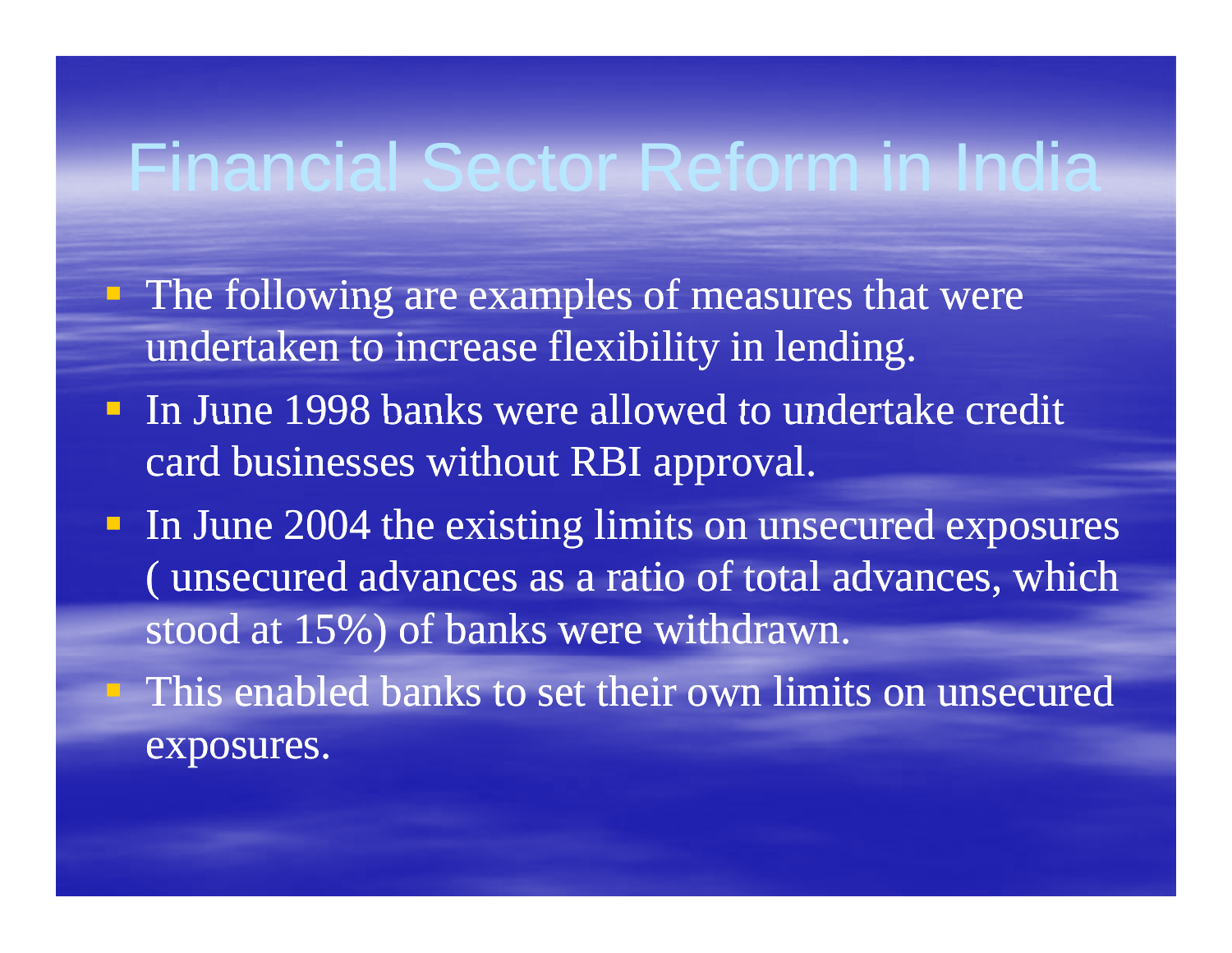- $\blacksquare$  The investment limit in plant and machinery for various goods which figure in the list of goods reserved for manufacturing in the SSI sector increased from time to t ime.
- **For example on June 12, 2004 for sports goods it was** increased from Rs. 1 crore to Rs. 5 crores.
- **Io Aug. 2005 Banks were allowed to extend financial** assistance to Indian companies for acquisition of equity in overseas joint ventures/wholely owned subsidiaries or other overseas companies.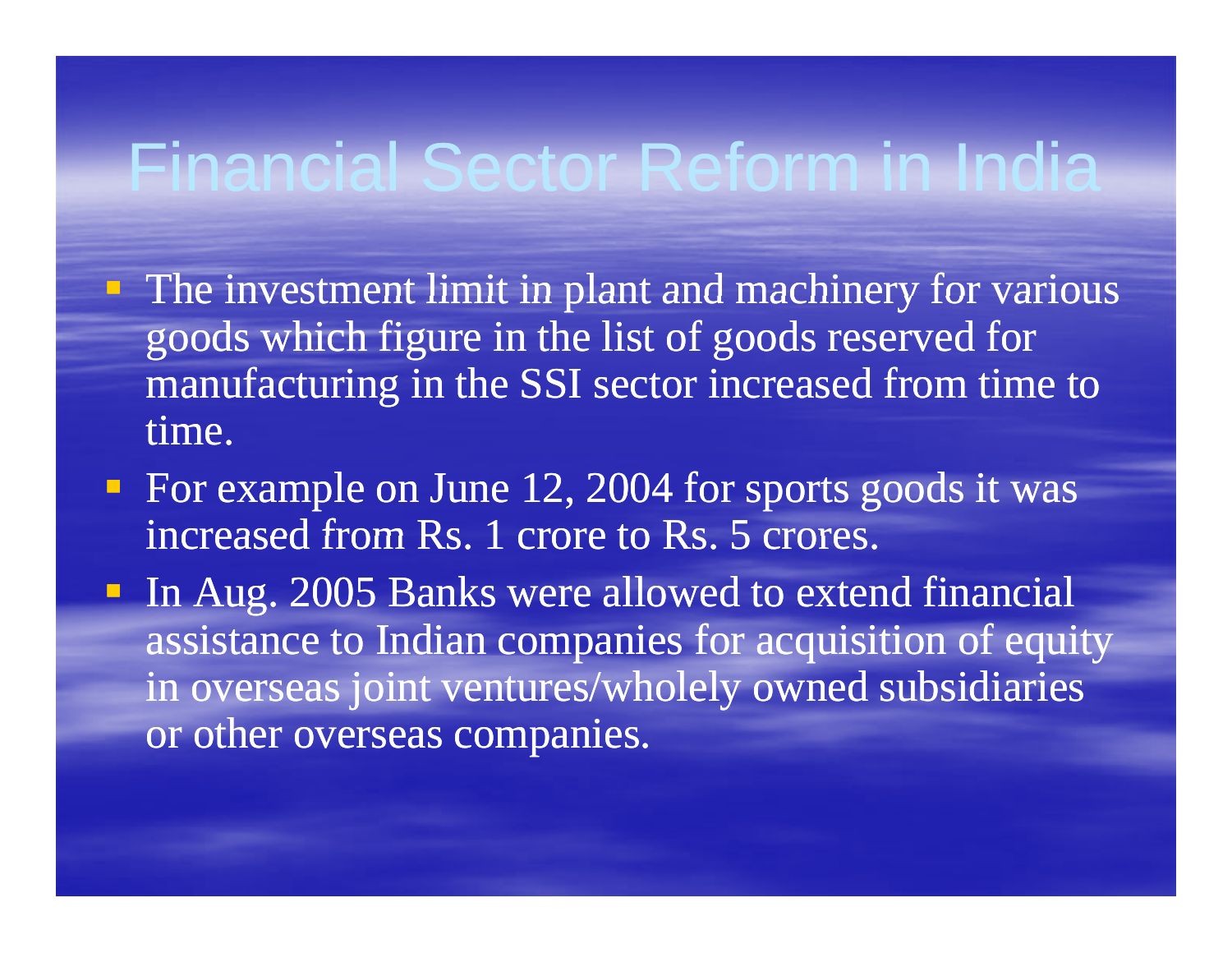- $\blacksquare$  The priority sector lending norms have been substantially eased in the period after 2000.
- **As things stand the priority sector lending norms are** 40% of net bank credit for domestic banks (this target was set way back in 1985) and 32% (this target was set in 1993) of net bank credit for foreign banks operating in India.
	- What has changed dramatically over the years is the identity of sectors to be counted under "priority sector"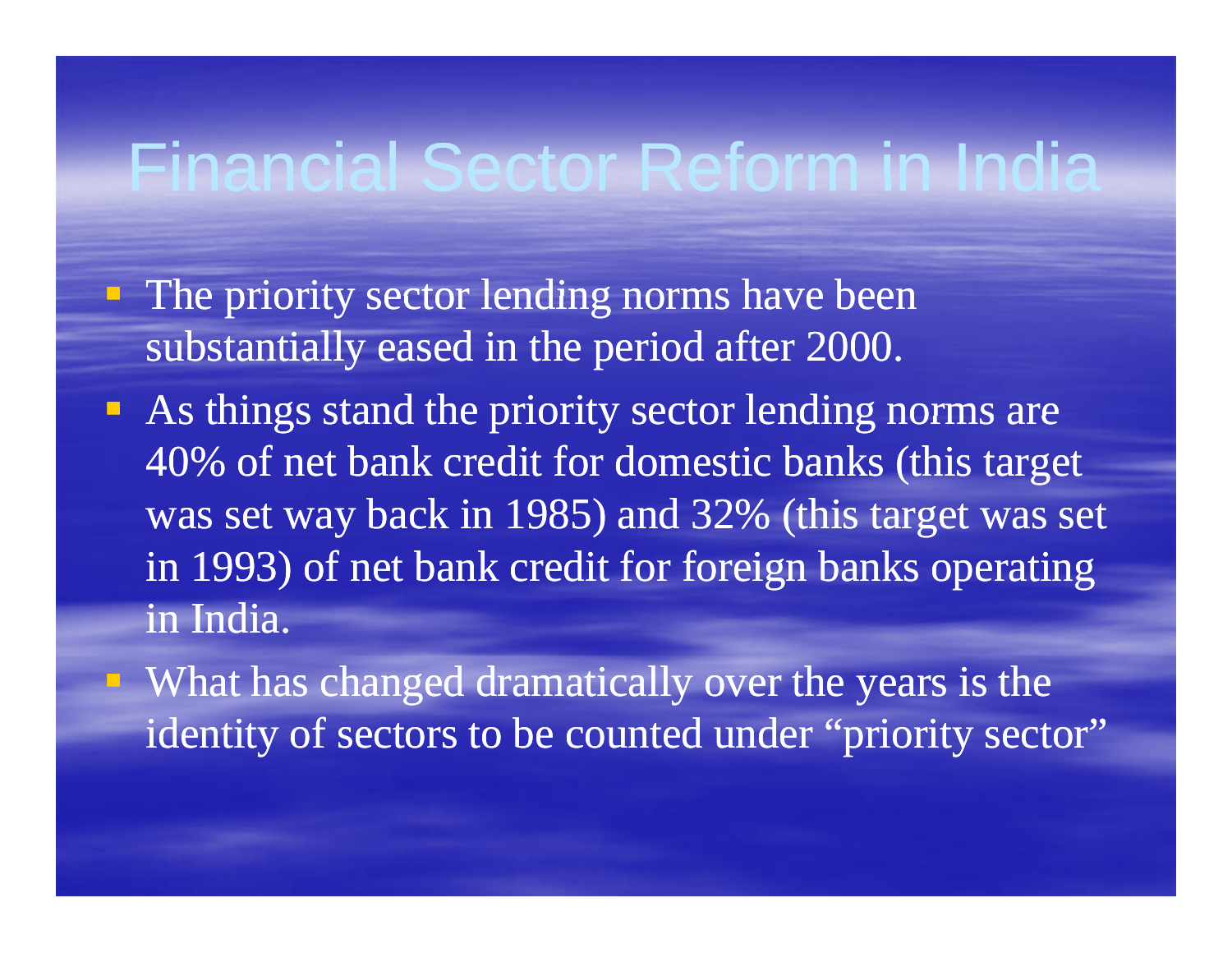- These sectors are:
- 1. **Agriculture**
- **2. Small scale industries** (including setting up of industrial estates)
- 3. **Small road and water transport operators** (owning upto 10 vehicles).
- 4. **Small business** (Original cost of equipment used for business not to exceed Rs 20 lakh).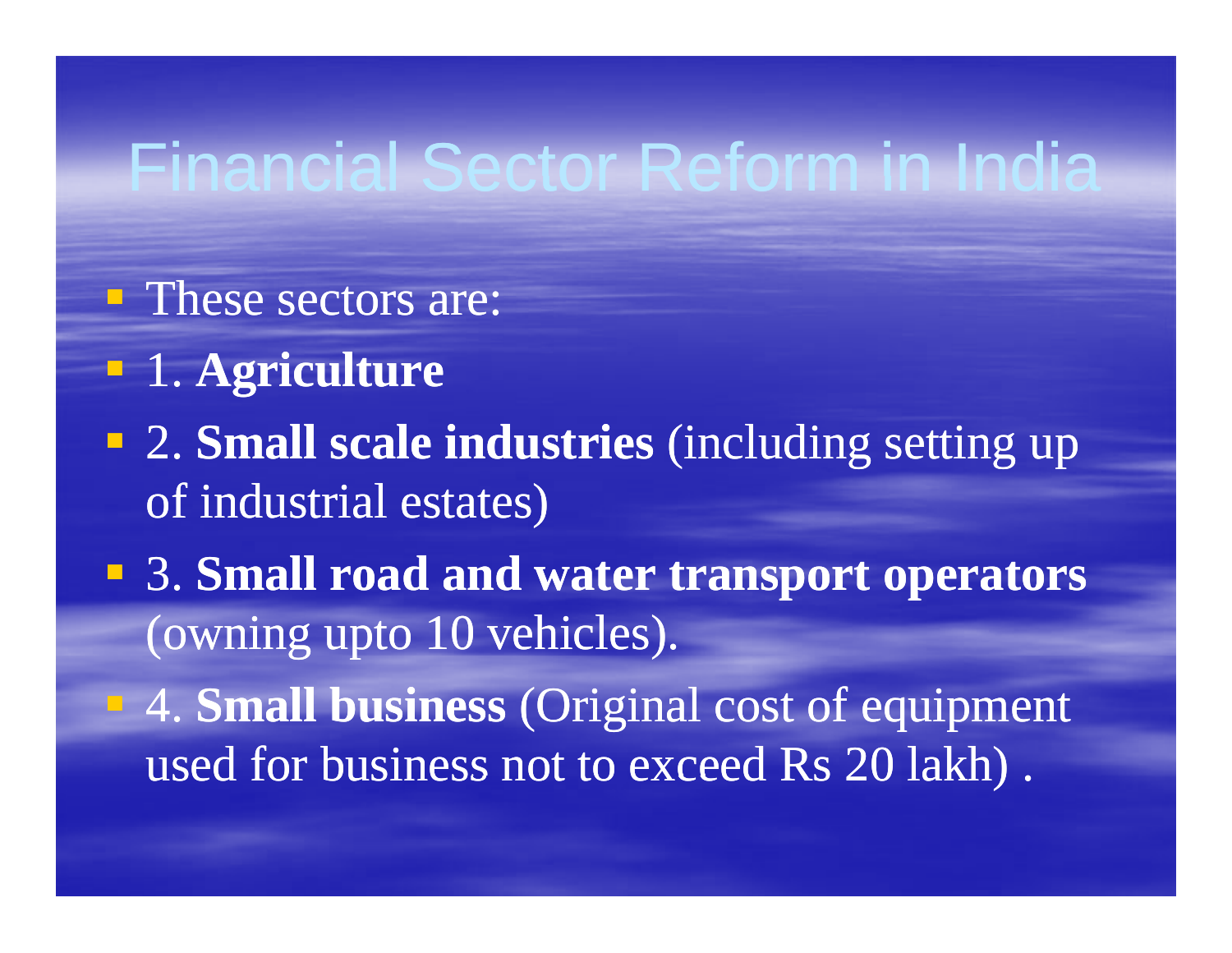- 5. **Retail trade** (advances to private retail traders upto Rs.10 lakh)
- $\blacksquare$  **6. Professional and self-employed persons** (borrowin g limit not exceedin g Rs.10 lakh; in the case of qualified medical practitioners setting up practice in rural areas, the limits are Rs  $15$ lakh and Rs 3 lakh respectively and purchase of one motor vehicle within these limits can be included under priorit y sector).
- 7. State sponsored **organisations for Scheduled C t /S h d l d T ib Cas tes/S ceueTribes**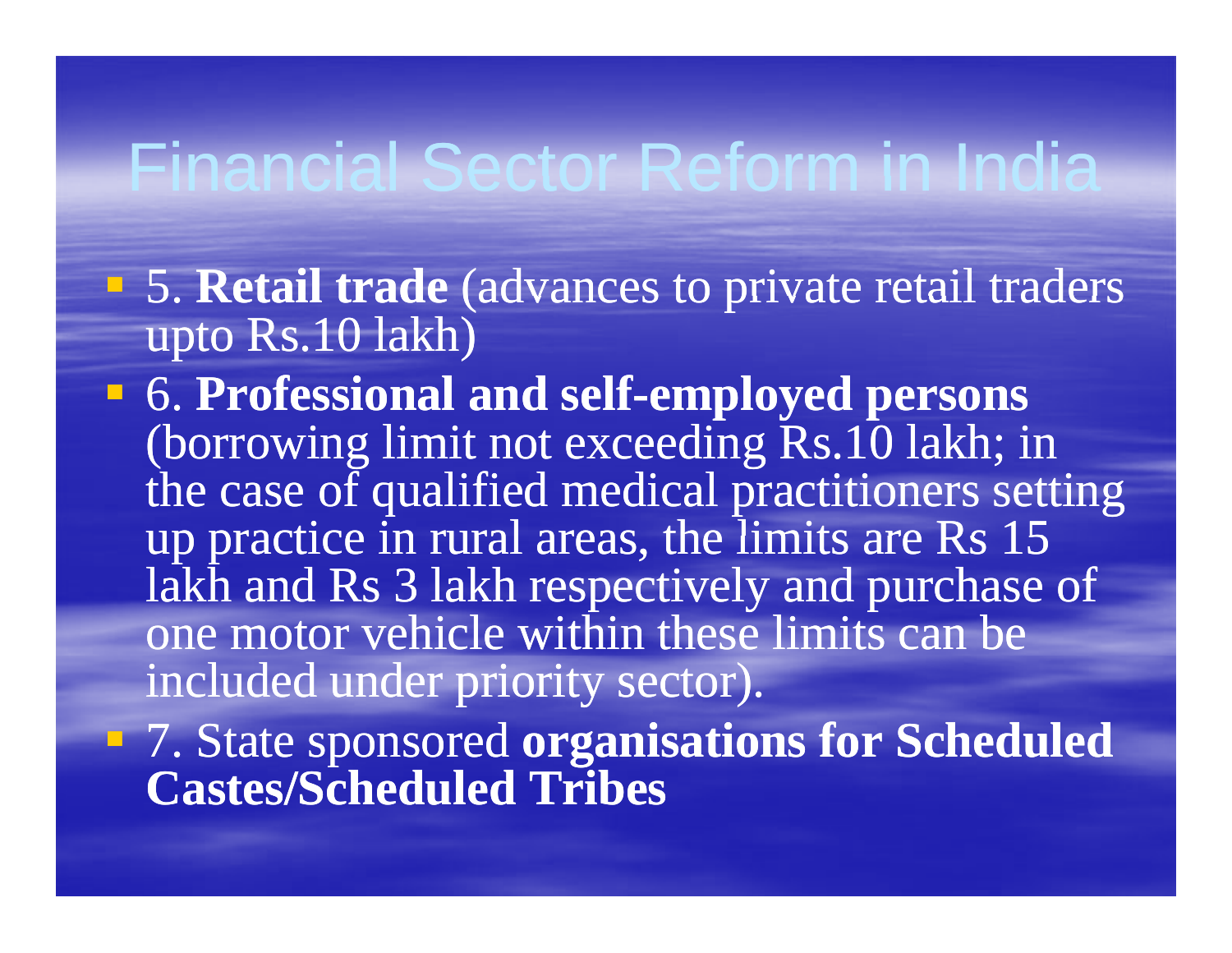- 8. **Education** (educational loans granted to individuals by banks)
- **9. Housing** [both direct and indirect loans upto Rs.5 lakhs (direct loans upto Rs 10 lakh in urban/ metropolitan areas), Loans upto Rs 1 lakh and Rs 2 lakh for repairing of houses in rural/ semi-urban and urban areas respectively].
- **10. Consumption loans** (under the consumption credit scheme for weaker sections)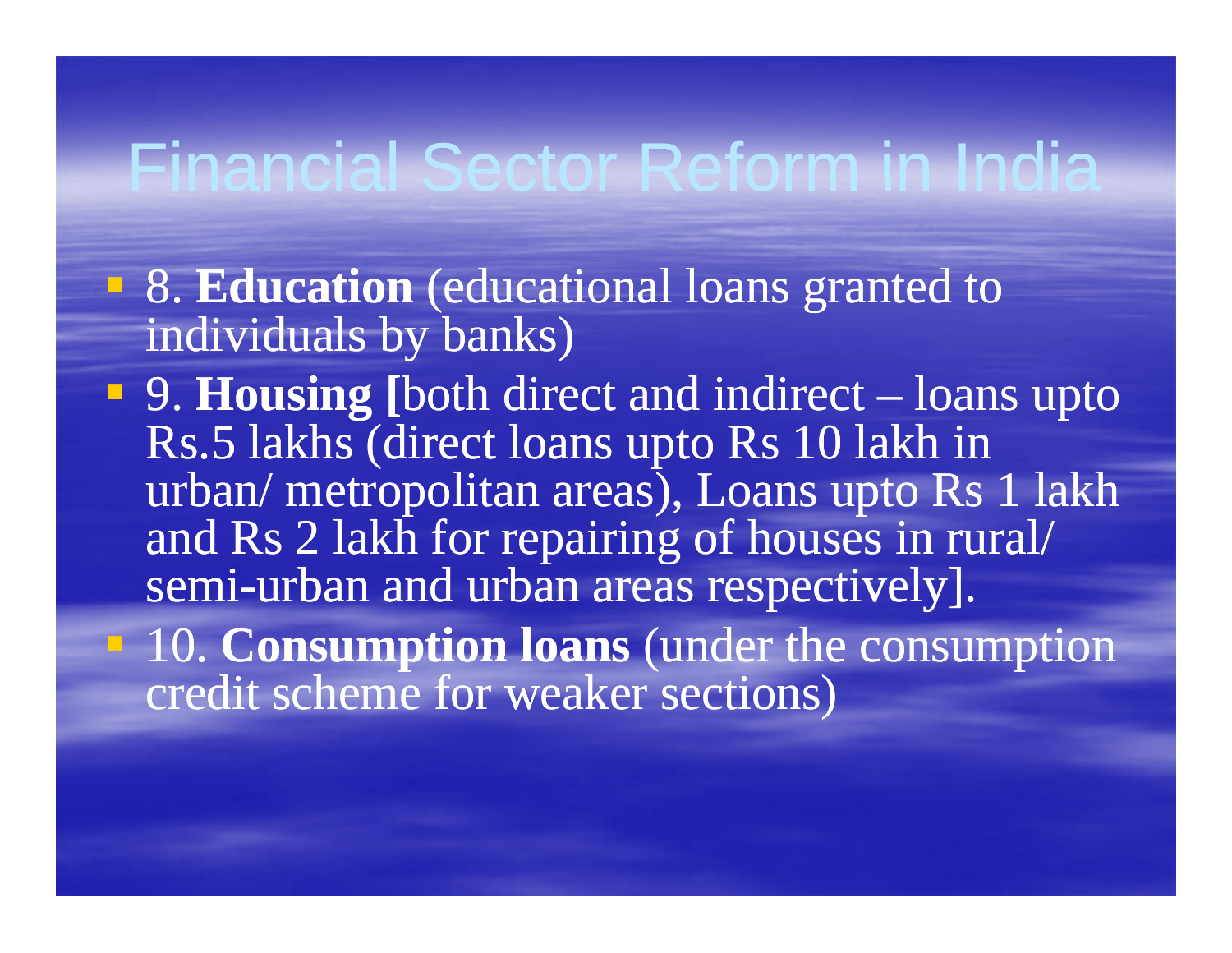- **11. Micro-credit provided by banks either** directly or through any intermediaty; Loans to self help groups**(SHGs) /** Non Governmental Organisations (NGOs) for onlending to SHGs
- 12. Loans to the **software industry** (having credit limit not exceeding Rs 1 crore from the banking system)
- 13 Loans to specified industries in the 13. the**food and agro-processing sector** having investment in plant and machinery up to Rs 5 crore.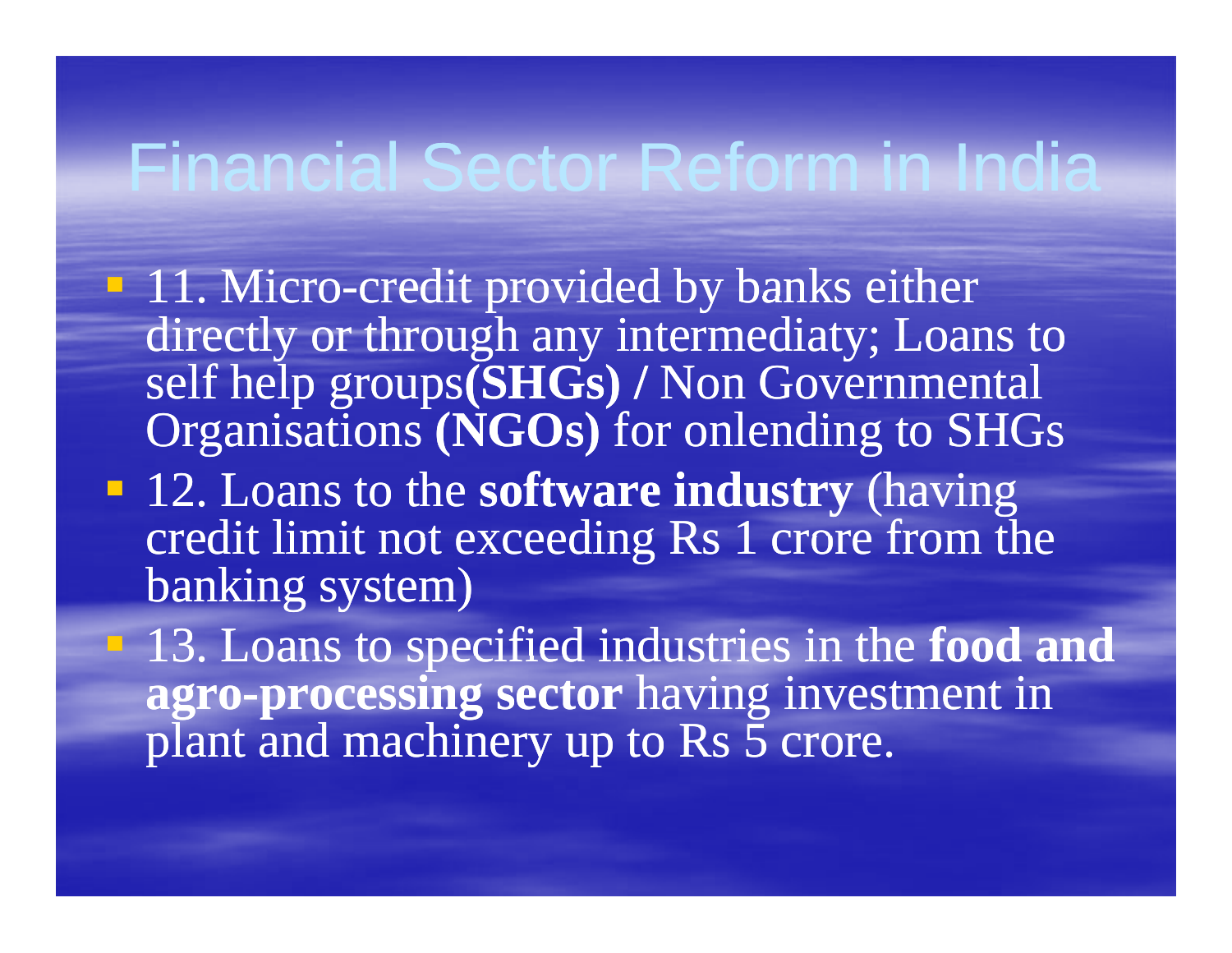- 14. **Investment by banks in venture capital** (venture capital funds/ companies registered with SEBI).
- **This is a rather long list.**
- **There of course are sub targets like 18% of NBC** must go to agriculture and 10% of NBC must be allocated to weaker sections.
- **But overall the statutory need to allocate credit** to the priority sector does not effectively constrain a bank's lending programme.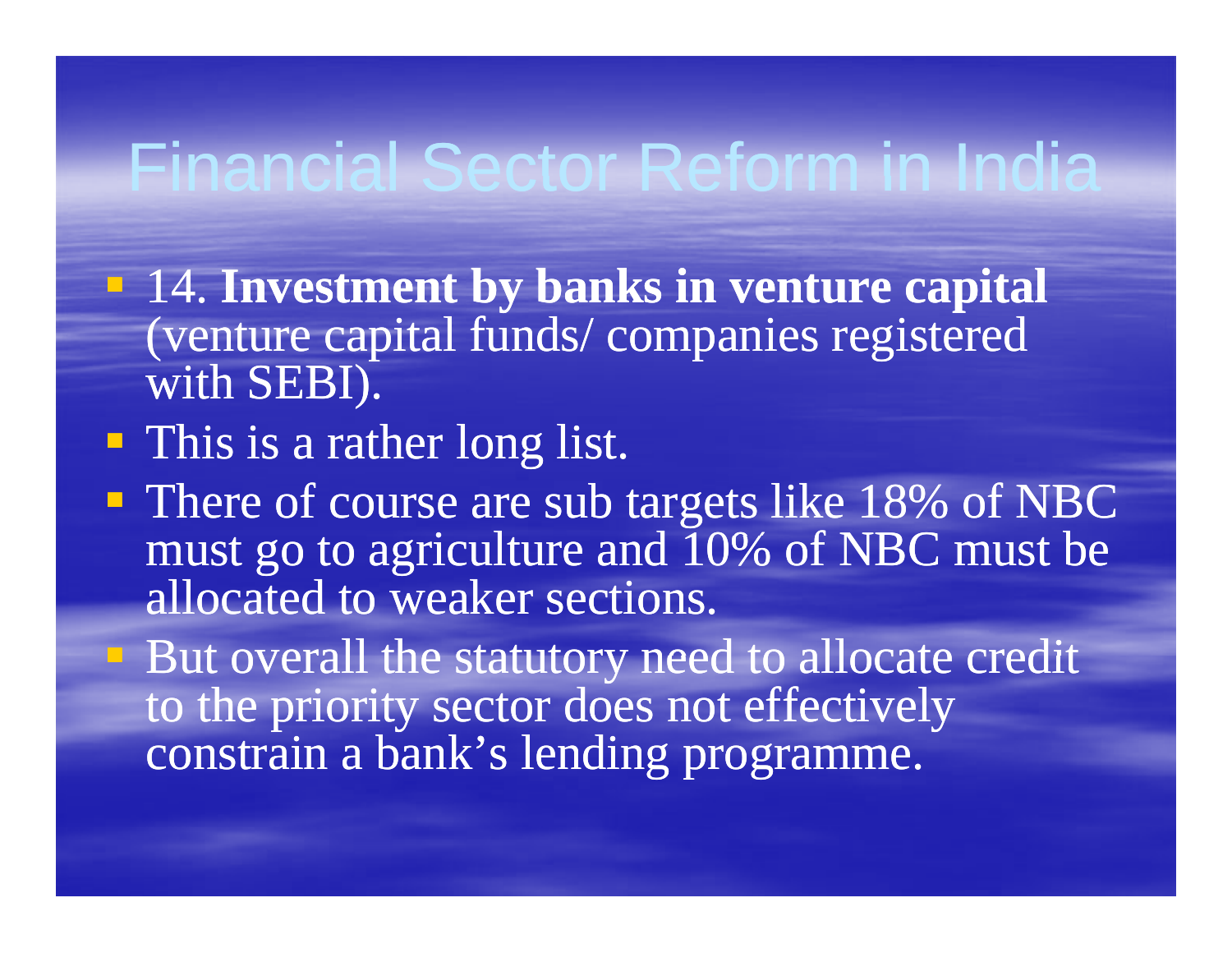- **The priority sector lending requirements arose** out of the desire of the govt. of India to exercise social control over banks.
- The re gulations were formalized in 1972. The piority sector were Agriculture, Small scale Industries and Exports.

The Stiglitz-Weiss (1983) model taught us that "market failures" can be quite endemic to credit markets which are in general characterized by asymmetric information.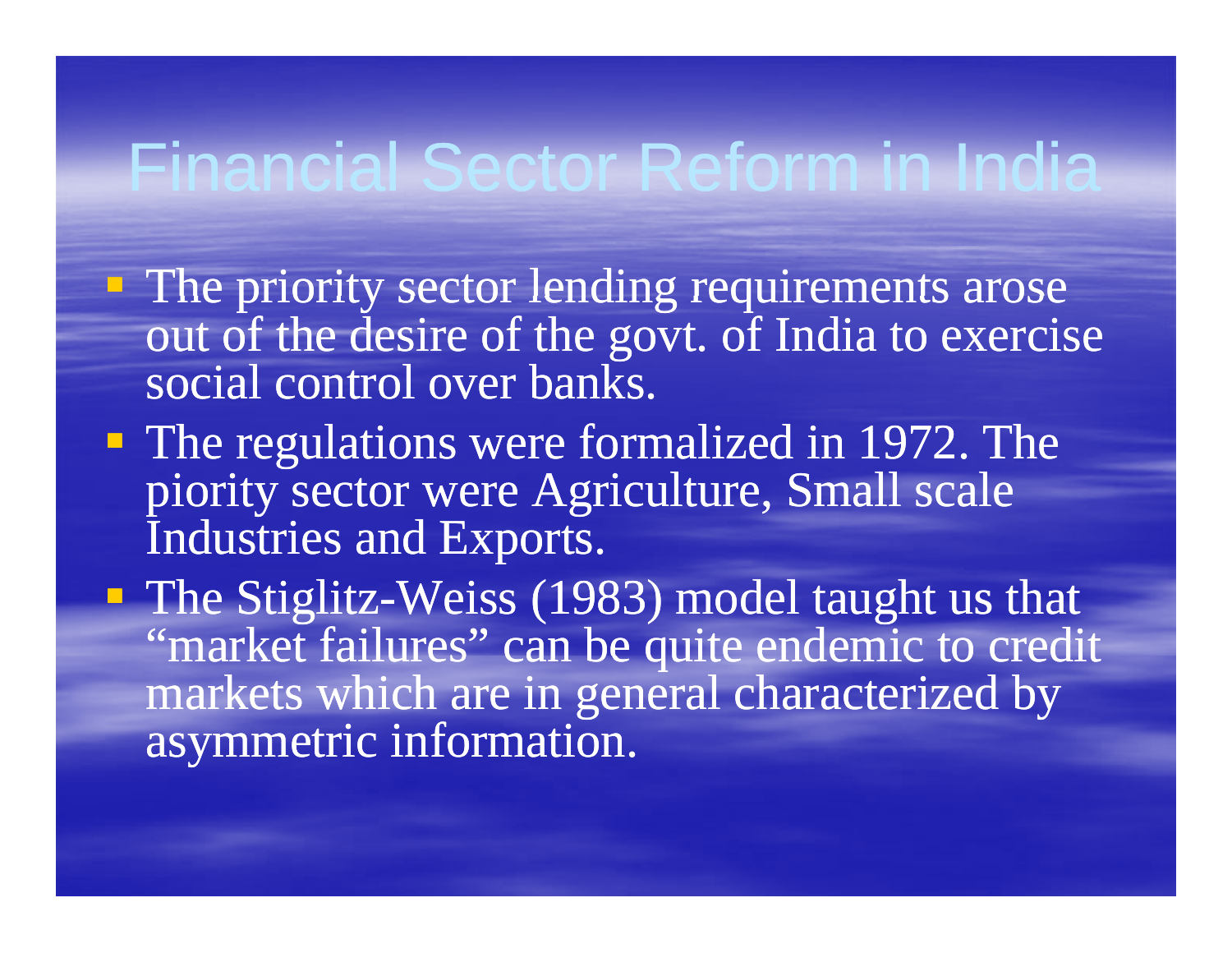- $\blacksquare$  As a consequence there may exist govt. interventions that take into account costs of information as well as establishing of markets that can make all individuals better off.
- **Directed Credit Programs like priority sector** lending requirements could be defended in this context.
- **But if these programs were too ambitious they** could in effect constrain bank lending as a whole.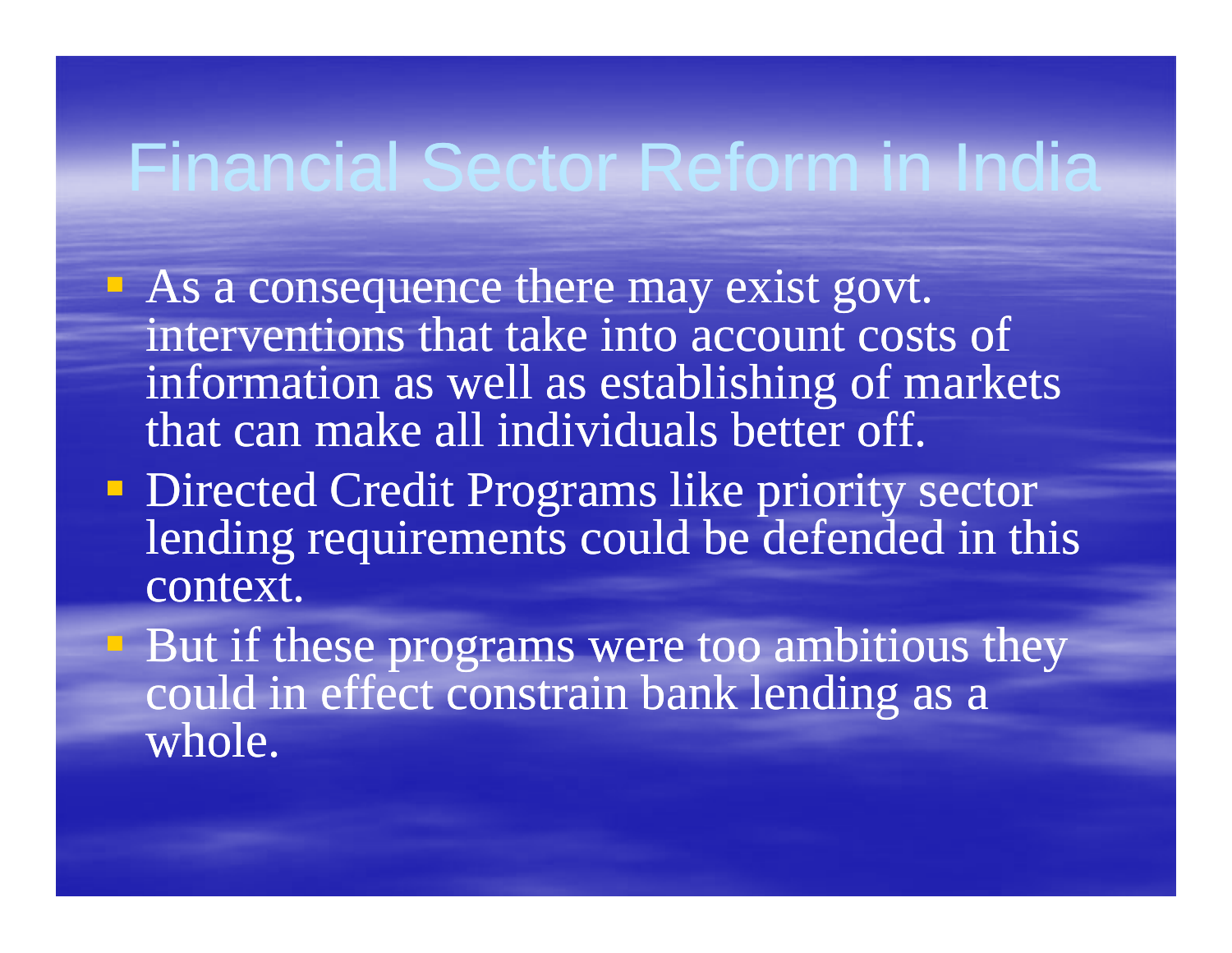- **The Committee on the Financial System** (Narasimham committee 1991) was of the opinion that these requirements as they then stood should be phased out all together.
- **The committee argued that priority sector should** constitute small and tiny industries, small and marginal farmers and village and cottage industries etc.
- **They suggested that the target for this redefined** priority sector should be 10% of total advances.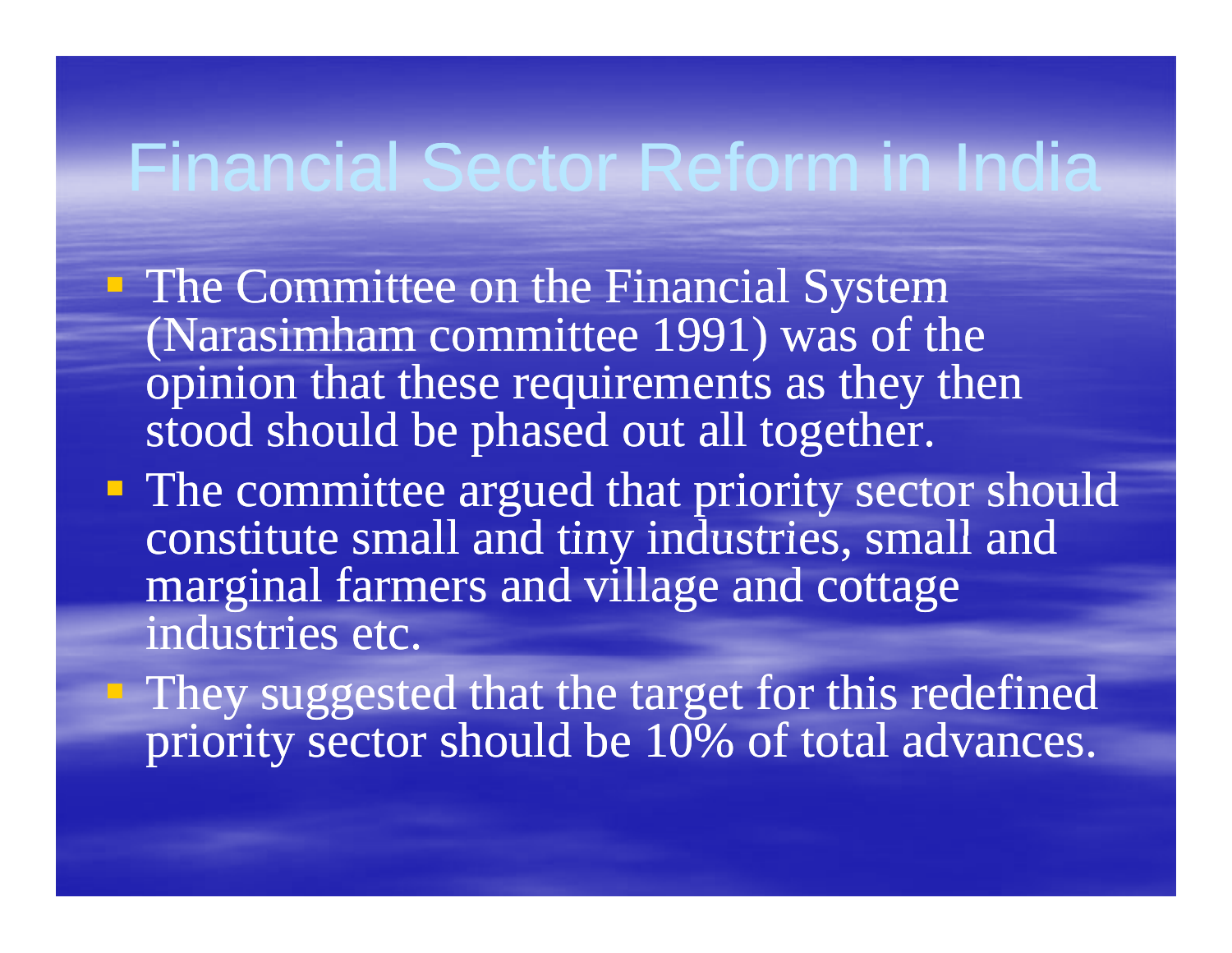- **This was more on the lines of the Stiglitz-Weiss** type argument.
- **This recommendation was not accepted.**
- **The Committee on Banking Sector Reforms** (Narasimham II 1998) pointed out that priority sector lending had increased the NPA of banks and adversely affected the efficiency and viability of banks.
- **They pointed out that 47% of NPAs arose from** the priority sector.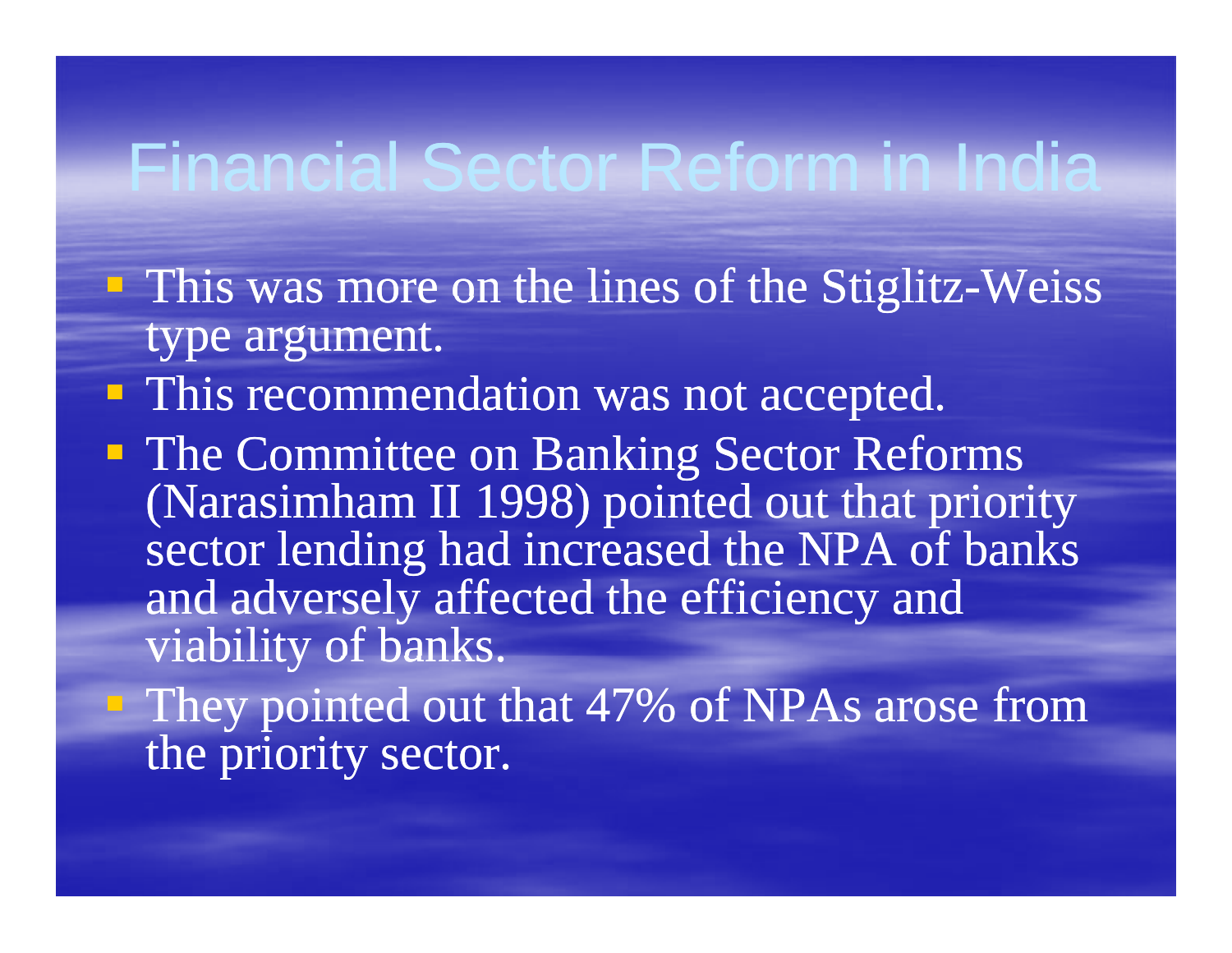- $\blacksquare$  They proposed the expansion of the definition of priority sector to include employment oriented sectors.
- **The changes that followed have certainly** expanded the definition of priority sector but not necessarily on the lines recommended by the committee.

Given the possible political resistance to changes in priority sector norms this has turned out to be a good way of working around the problem to increase the flexibility available to banks.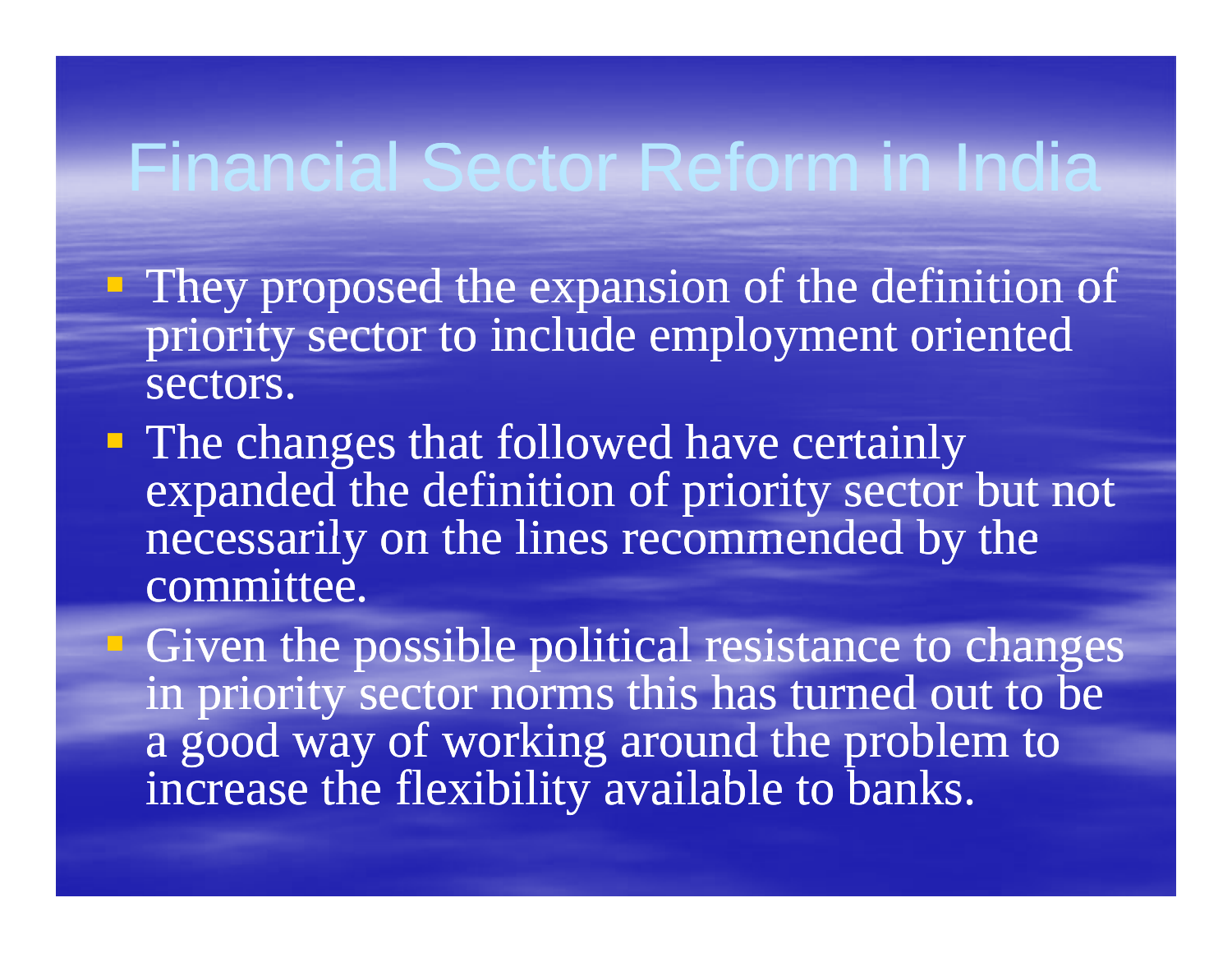- $\blacksquare$  Let us now turn to a discussion of reform of security interest laws.
- **The phenomenon of bank lending has almost** alwa ys been conceptualized with the interest rate as the sole price of credit while other features of the credit contract are at best mentioned in passing.
- **If has been well recognized in the theoretical and** empirical literature on credit that collateral requirements are an important feature of most credit contracts.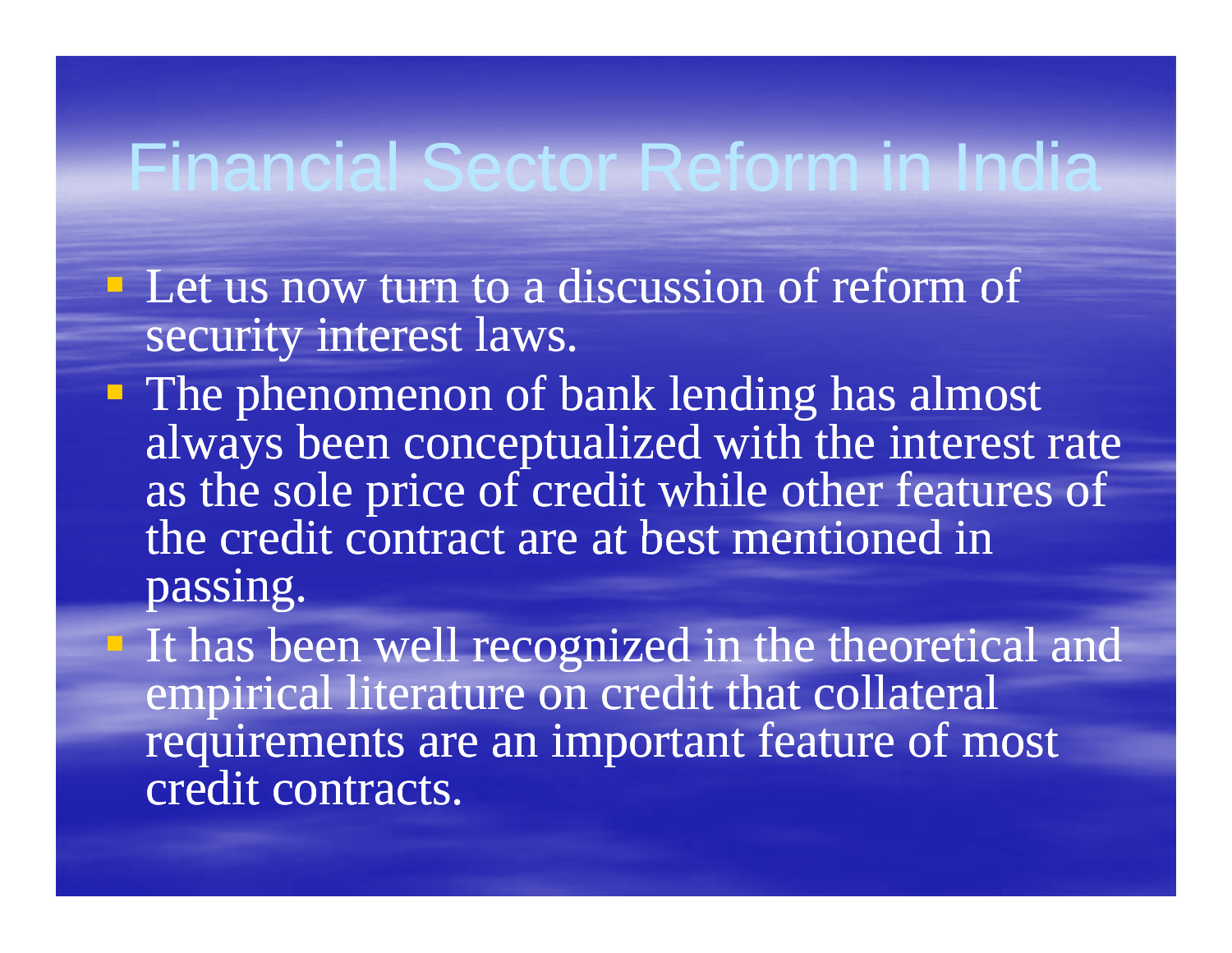- **This feature of the credit contract has been** disregarded in the Indian context because the nature and extent of secured lending have yet to be studied in detail. (see Vaidya and Chavan 2005).
- At a macroeconomic level in recent years the Reserve Bank of India has come to realize that it is much easier to force banks to cut lending (as is amply clear from the policy followed immediately after the East Asian crisis) than to induce banks to lend more in the face of easy availability of reserves and lower interest rates (see Trautwein 2000, Rakesh Mohan 2003).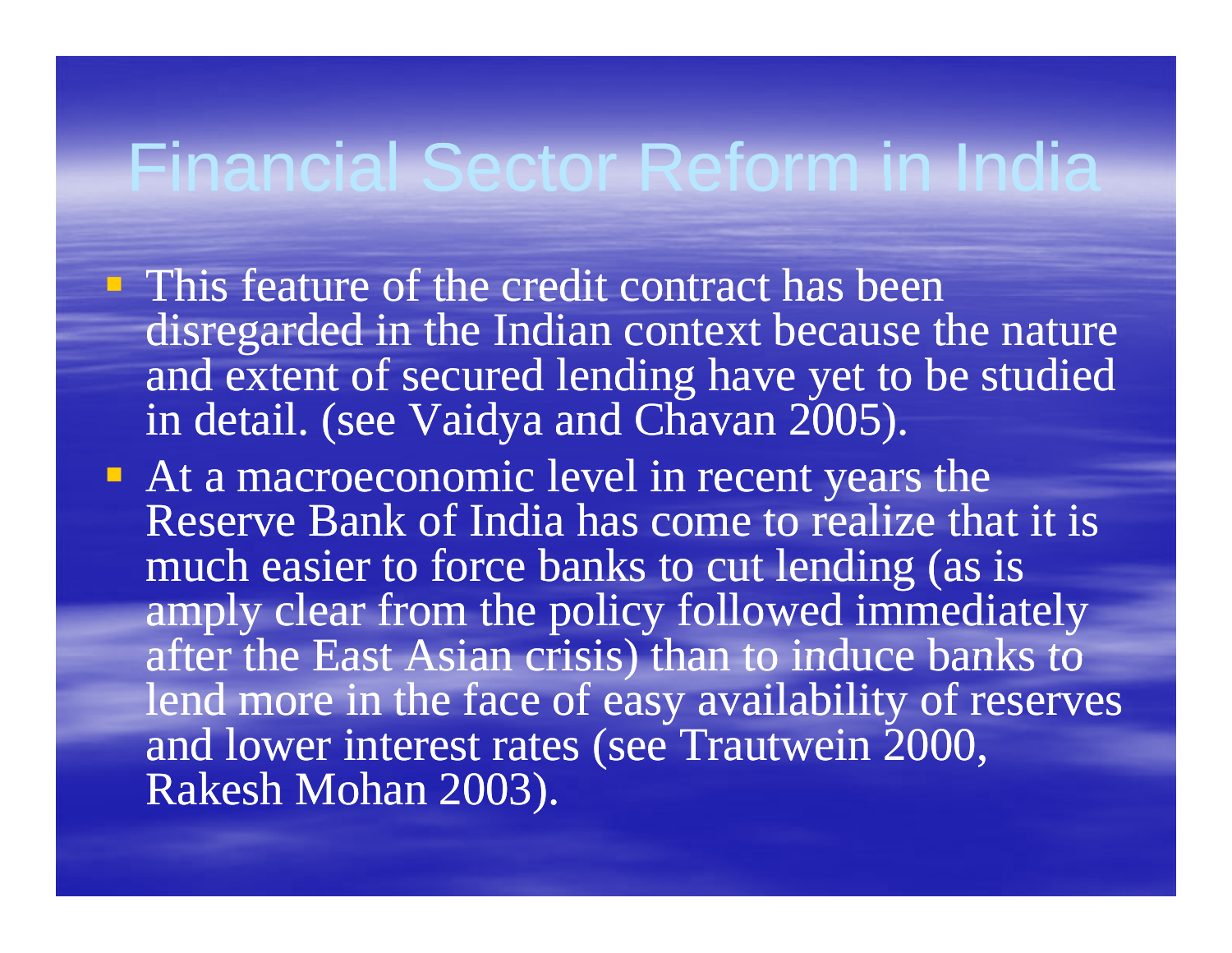- A possible reason why central banks cannot cannot easily reverse a policy induced credit contraction is the presence of collateral requirements.
- **The story seems to have changed somewhat after** 2004 as credit expanded rather fast.
- The presence of collateral in a vast majority of loan contracts can be explained in two ways in an environment of asymmetric information.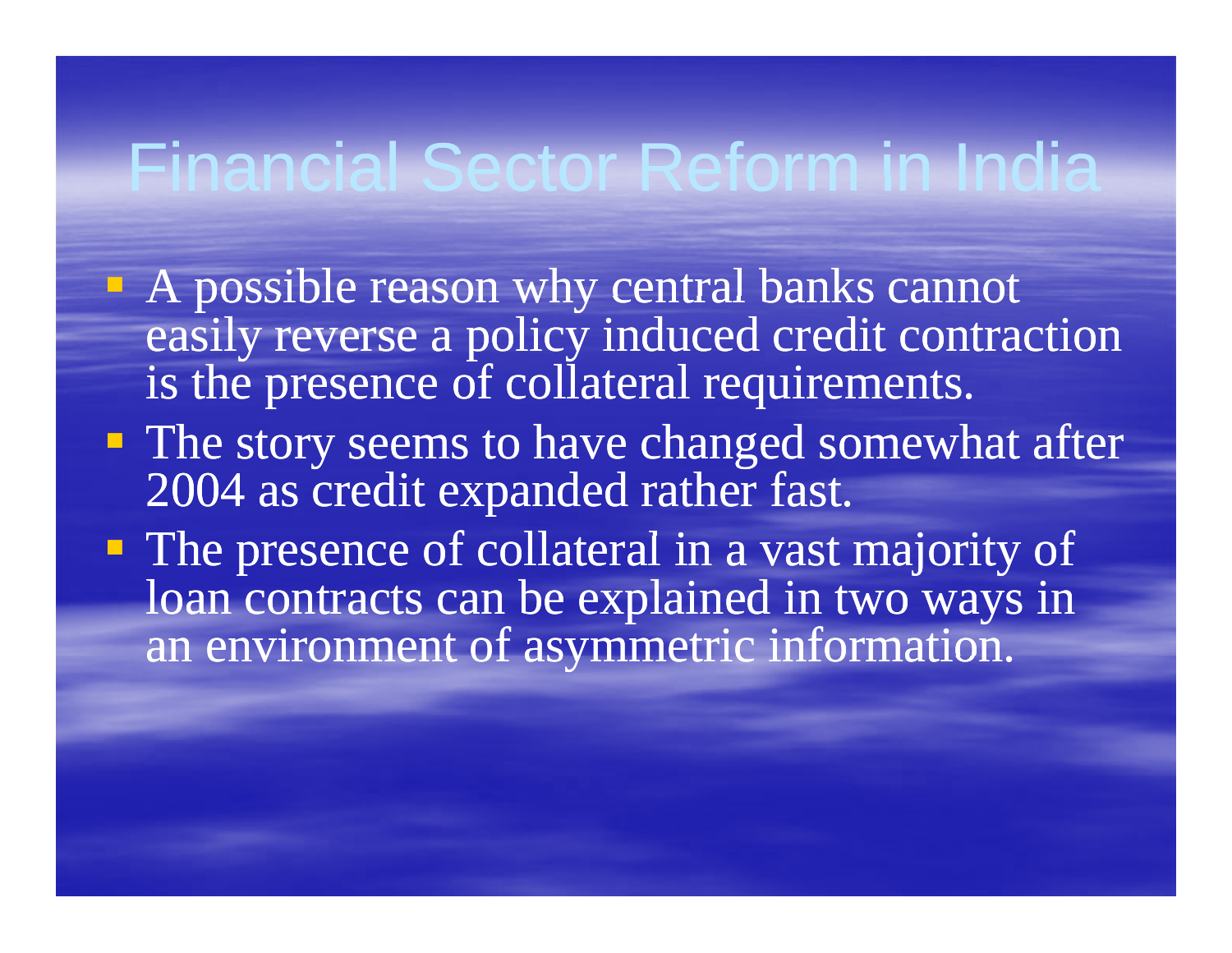- **If banks are viewed as providers of credit then** collateral can be viewed as an instrument, which reduces the borrowers incentive to default. (see Coco 2000 for an excellent survey on the subject)
- $\blacksquare$  On the other hand, if banks are viewed as sole providers of the screening services to agents in an economy, then collateralized lending can be viewed as a substitute for costl y screenin g. (Manove, Padilla and Pagnano 2000)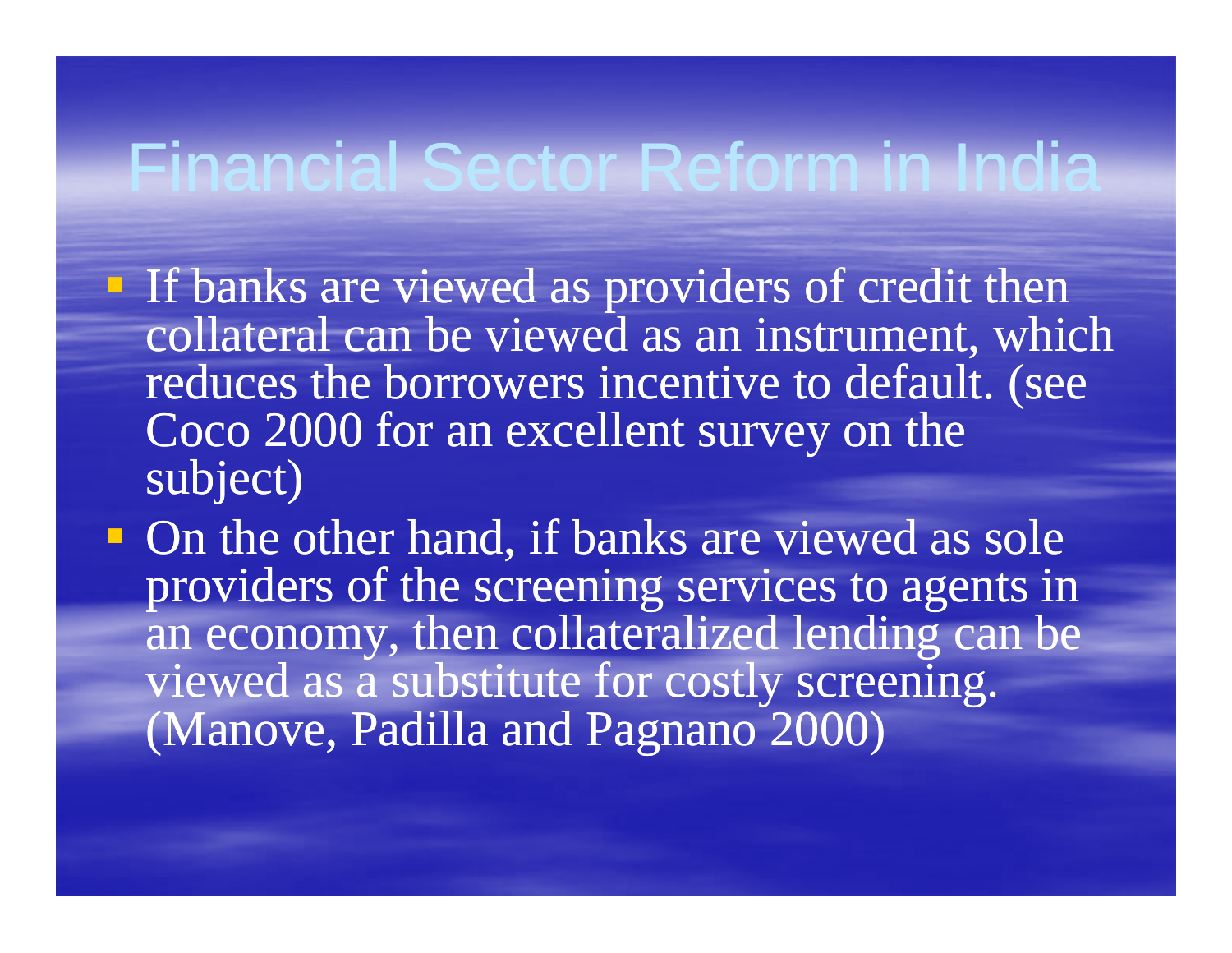- **There exists a very large amount of empirical** evidence that suggests that (see Fleisig, Safavian and Pena 2006):
- 1. loans secured by collateral have more favorable terms than unsecured loans, for any given borrower or size of loan.
- **2.A borrower able to offer collateral can obtain a** larger loan relative to borrowers income, with a longer repayment period and a lower interest rate. **The type of assets that can serve as collateral** depends on the legal framework for secured transactions.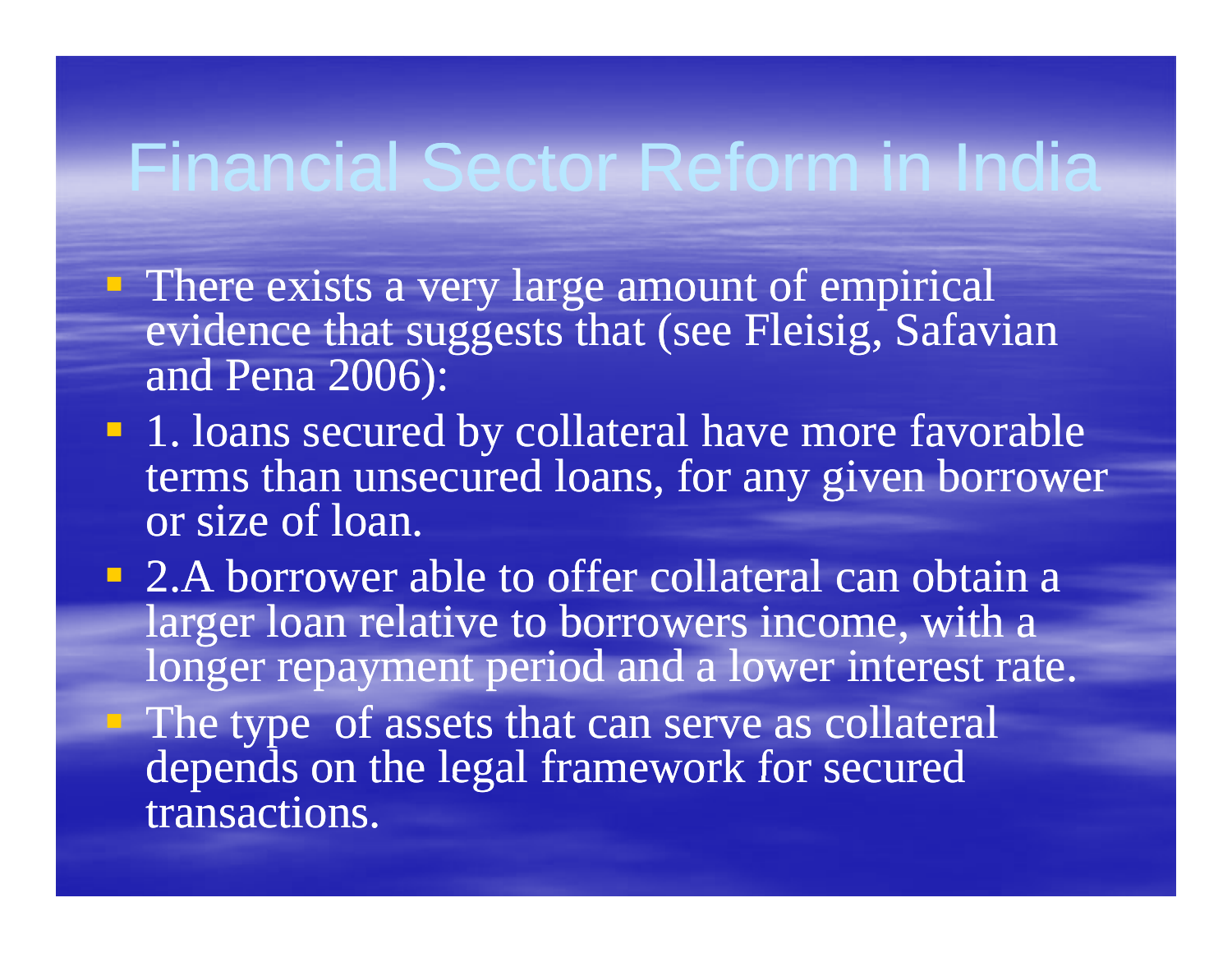- **Obsolete laws governing secured transactions make** it difficult to use productive assets (both movable and unmovable) as collateral raising hurdles in each stage of the process-creation, priority, publicity and enforcement of security interest.
- **Iomia** In India reforms have largely dealt with the enforcement of security interest.
- The faster and more cheaply assets can be seized and sold, the more value it has as collateral.
- **Unreformed systems present many barriers to rapid** seizure and sale of collateral.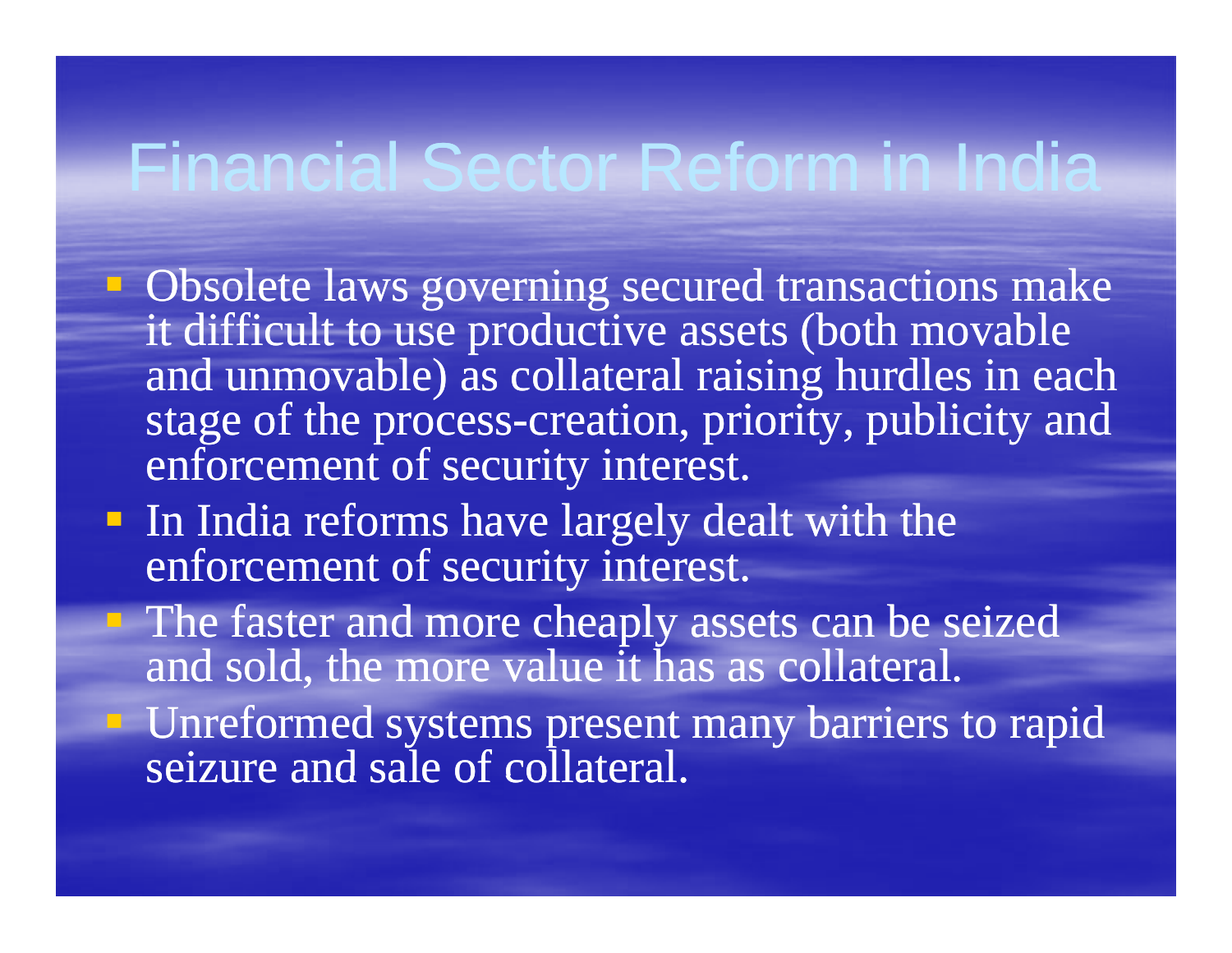- **The Securitisation & Reconstruction of Financial Assets and Enforcement of Security Interest Act, ( ) SARFAESI ) 2002**
- The SARFAESI Act, for the first time recognizes the concept of comprehensive security interest subject to certain modifications as under:

 The concept that any security created to secure due repayment of a loan shall be treated as a security interest and shall be enforceable without the intervention of the court in the event of default, has been duly incorporated in the SARFAESI Act.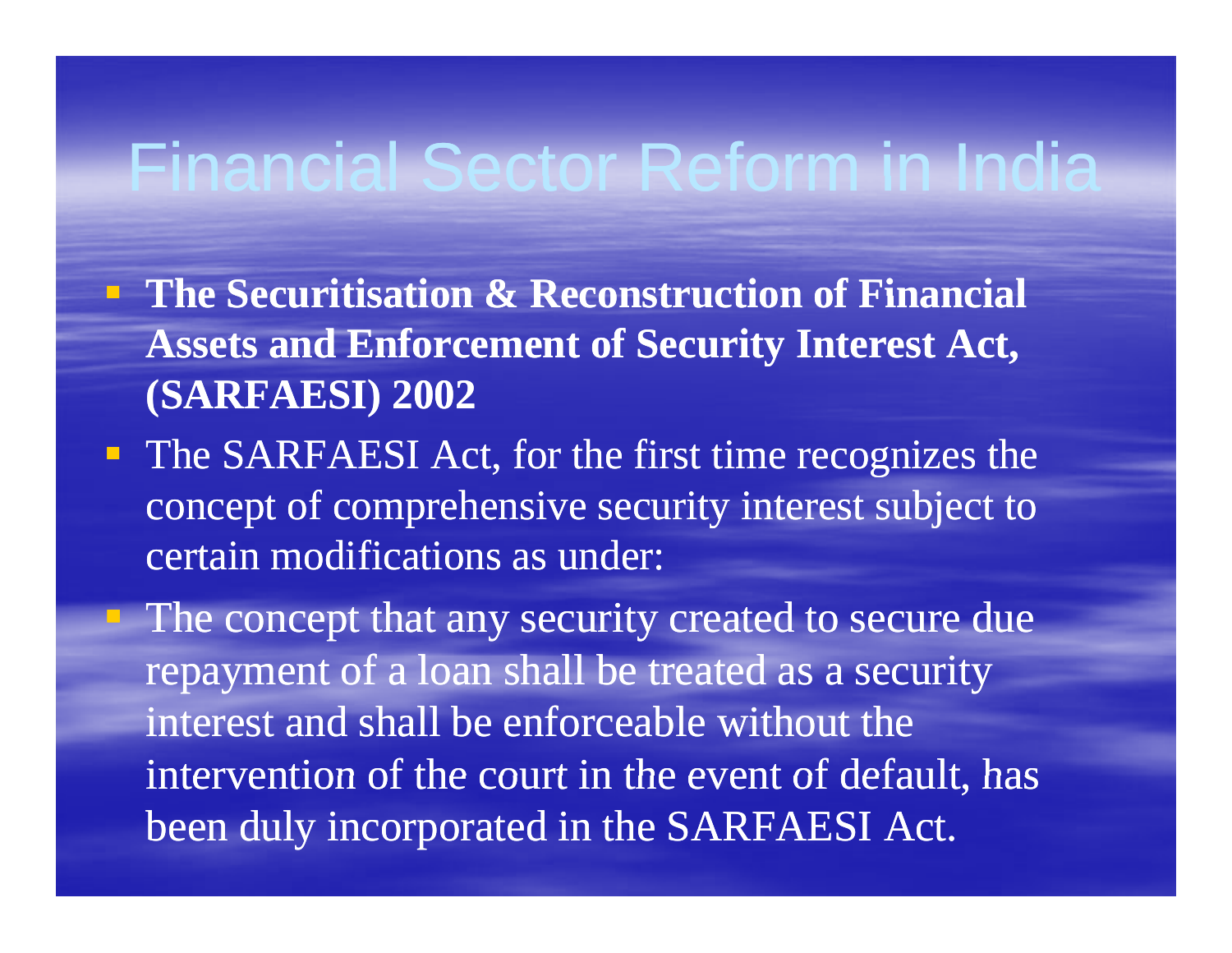- **The concept of security interest under the SARFEASI** Act includes a charge on or mortgage of immovable property also.
- **The Act empowers the Bank:**
- $\blacksquare$  To issue demand notice to the defaulting borrower and guarantor, calling upon them to discharge their dues in full within 60 days from the date of the notice.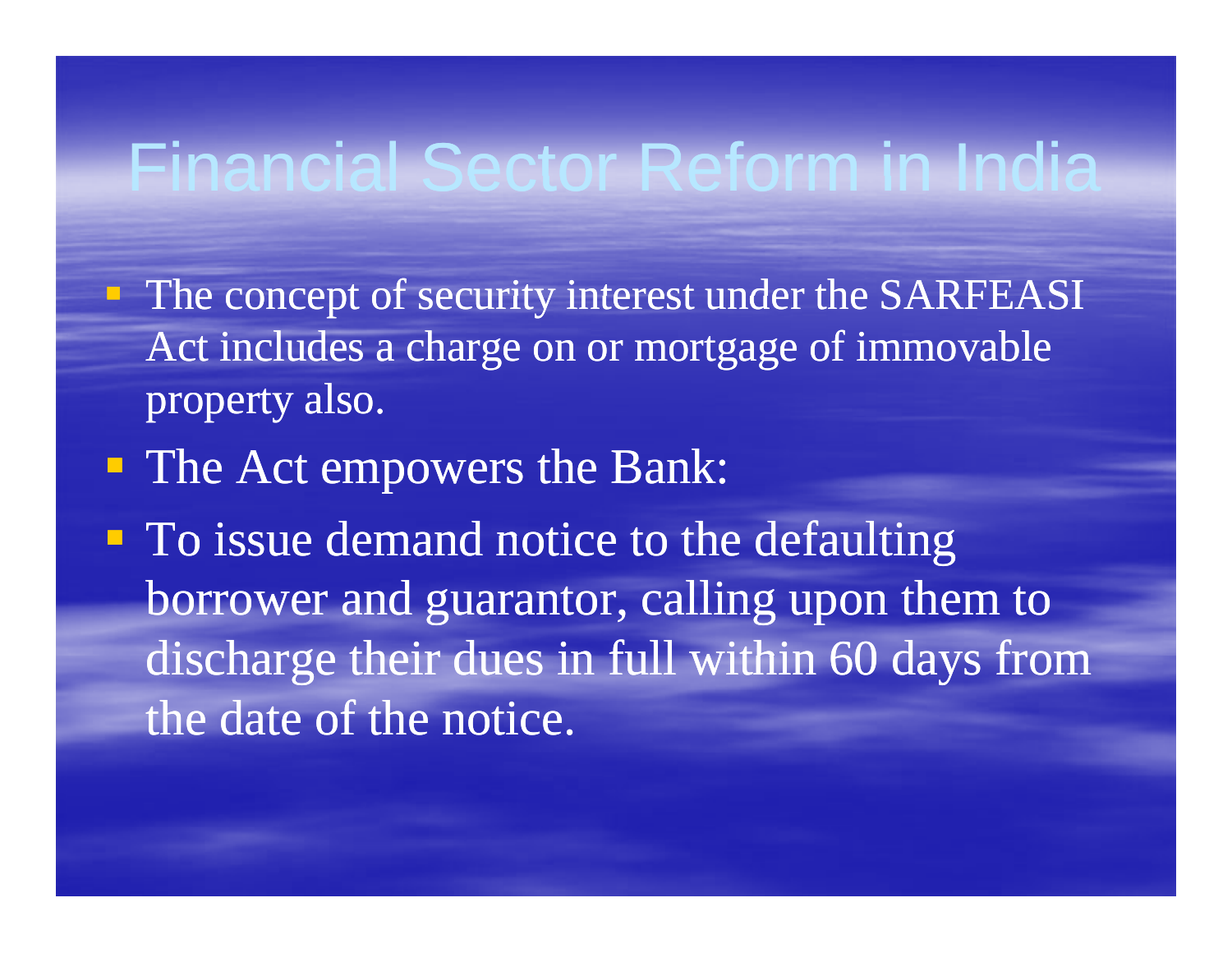- If the borrower fails to comply with the notice, the Bank may take recourse to one or more of the following measures:
- **Take possession of the security**
- Sale or lease or assign the right over the security
- Manage the same or appoint any person to manage the same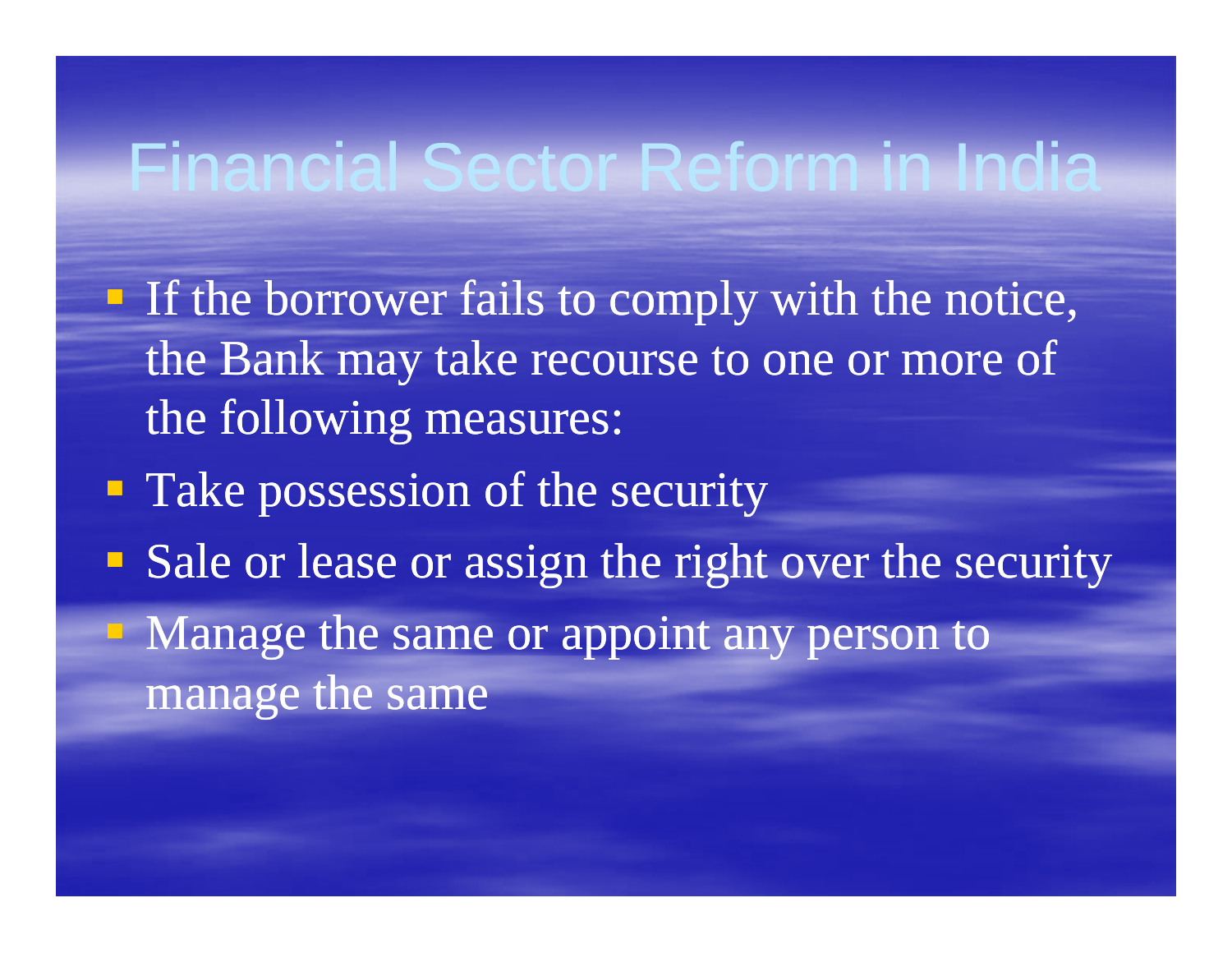**The Sick Industrial Companies (Special** Provisions) Repeal bill 2001 enabling dissolution of (a) the Board for Industrial and Financial Reconstruction (BIFR) and (b) the Appellate Authority for Industrial and Financial Reconstruction (AAIFR) were passed in December 2003.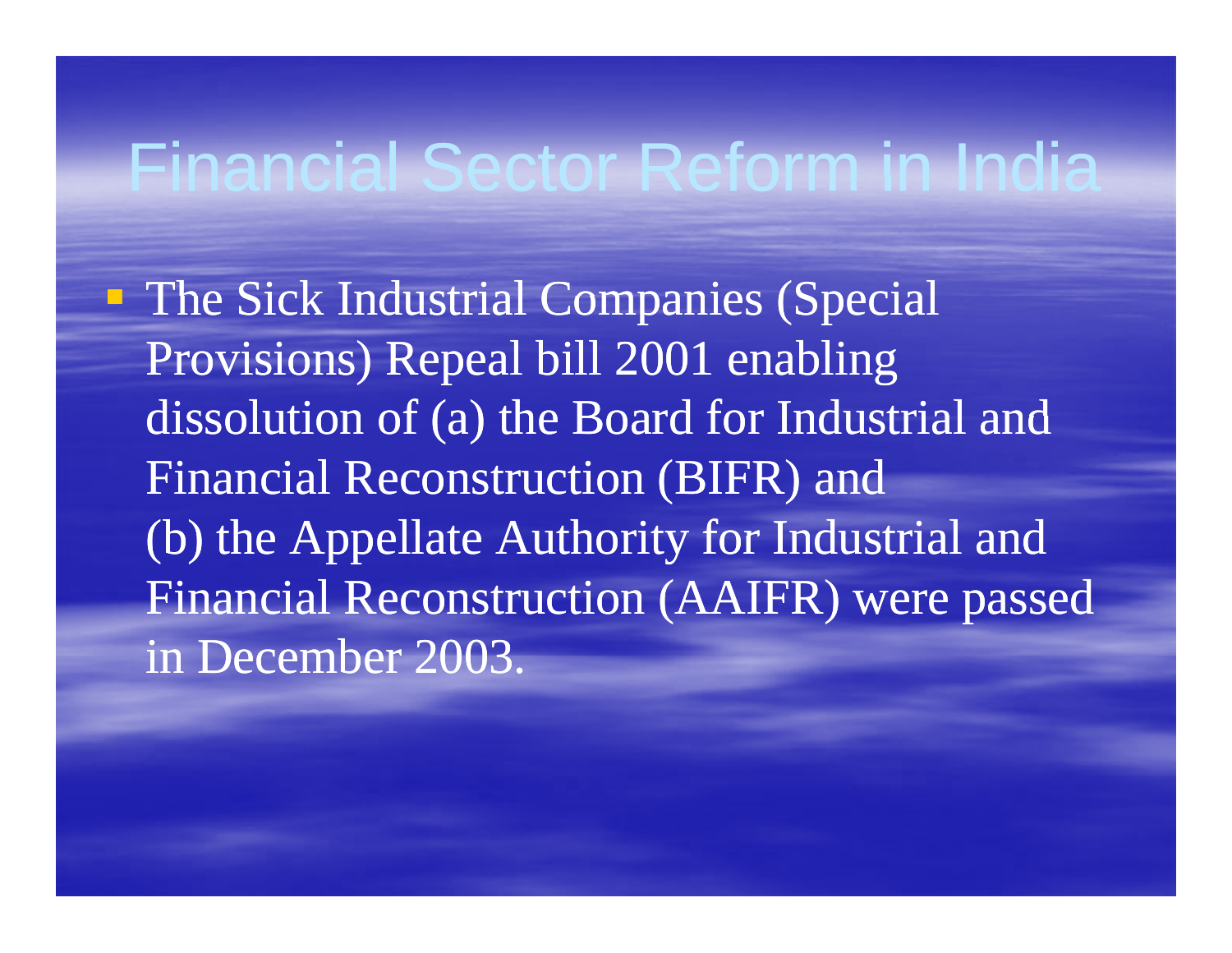- As a result of these reforms NPA management has become far easier.
- A menu of options have become available for debt restructuring and recovery.
- 1. Rescheduling and restructuring can be done at the bank level.
- 2. Rescheduling and restructuring can be done through the corporate debt restructuring mechanism.
- 3. Resolution/recovery through Lok Adalats, Civil Courts and Debt Recovery Tribunals (DRTs)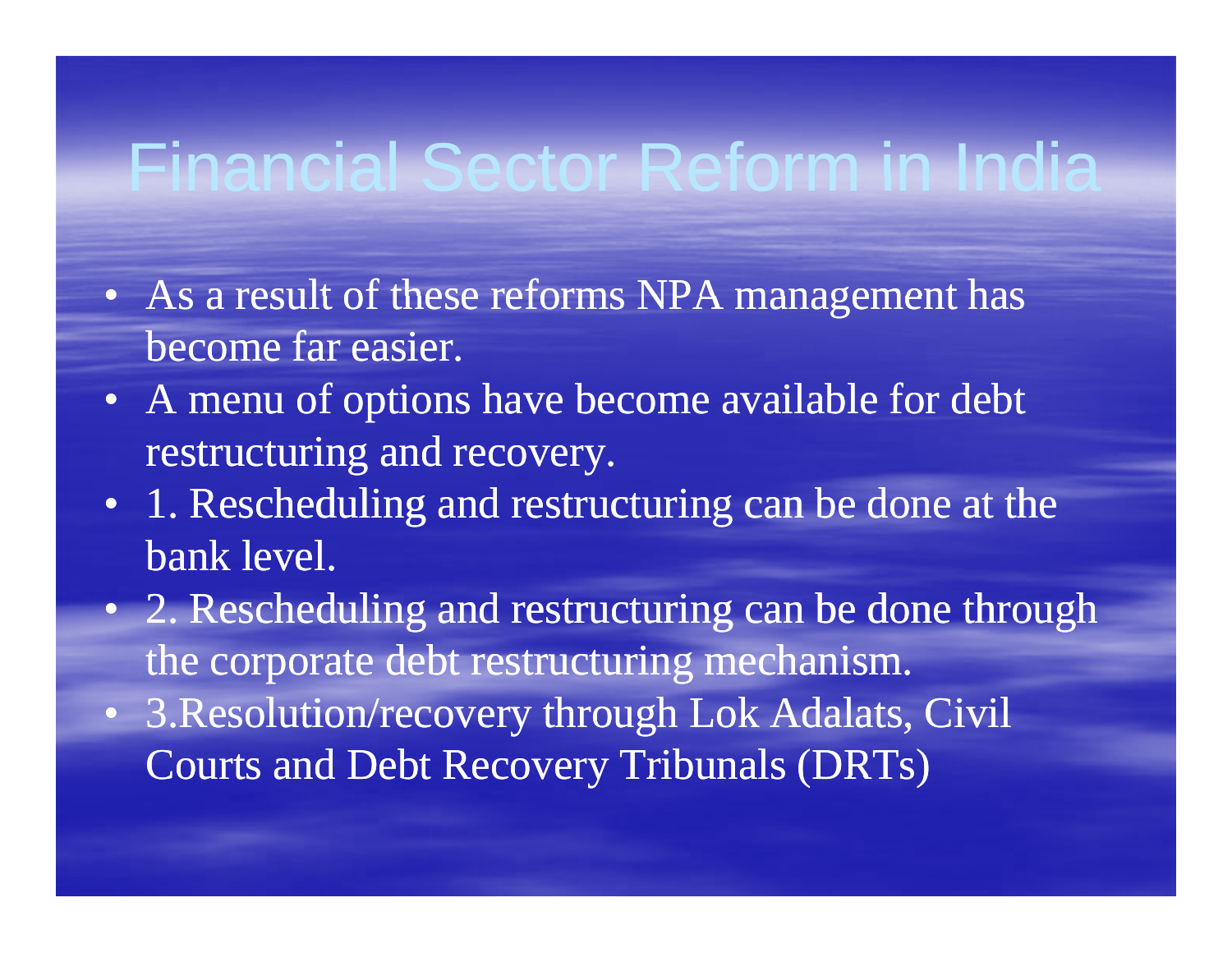- 4. Compromise settlement as per managements own schemes and the RBI guidelines for public sector banks.
- 5. recovery through SAFAESI 2002.
- This is without doubt <sup>a</sup> significant change in the legal environment and has contributed to the increase in bank lending in terms of volume and also its characteristics.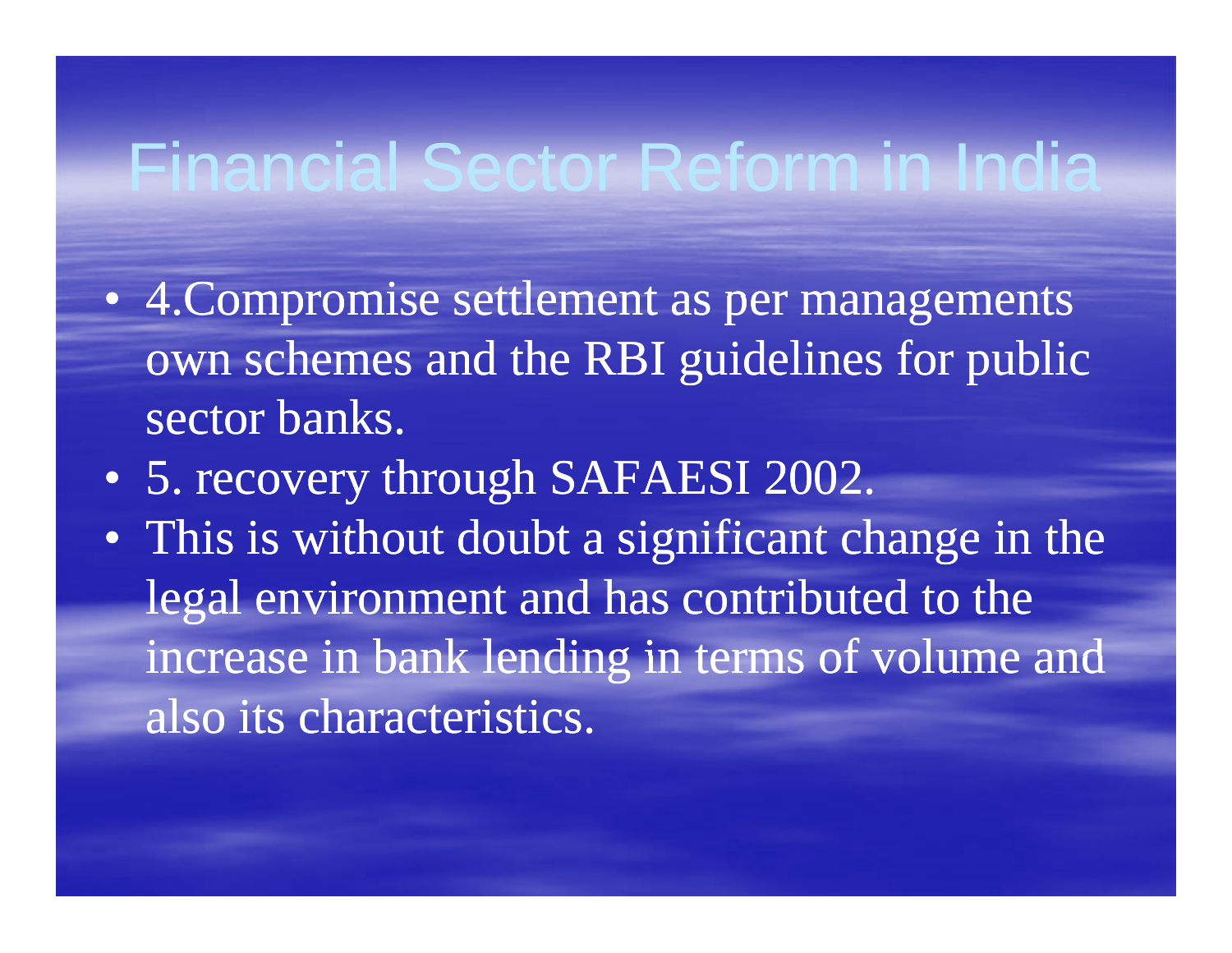- These reforms are likely to push banks to increasingly prefer secured lending to unsecured lending. (Will try and get data to validate this claim).
- Herein lies a danger that policy makers must be sensitive to.
- Burger and Udell (1990) have demonstrated :
- 1. Riskier than average firms tend to borrow on a secured basis.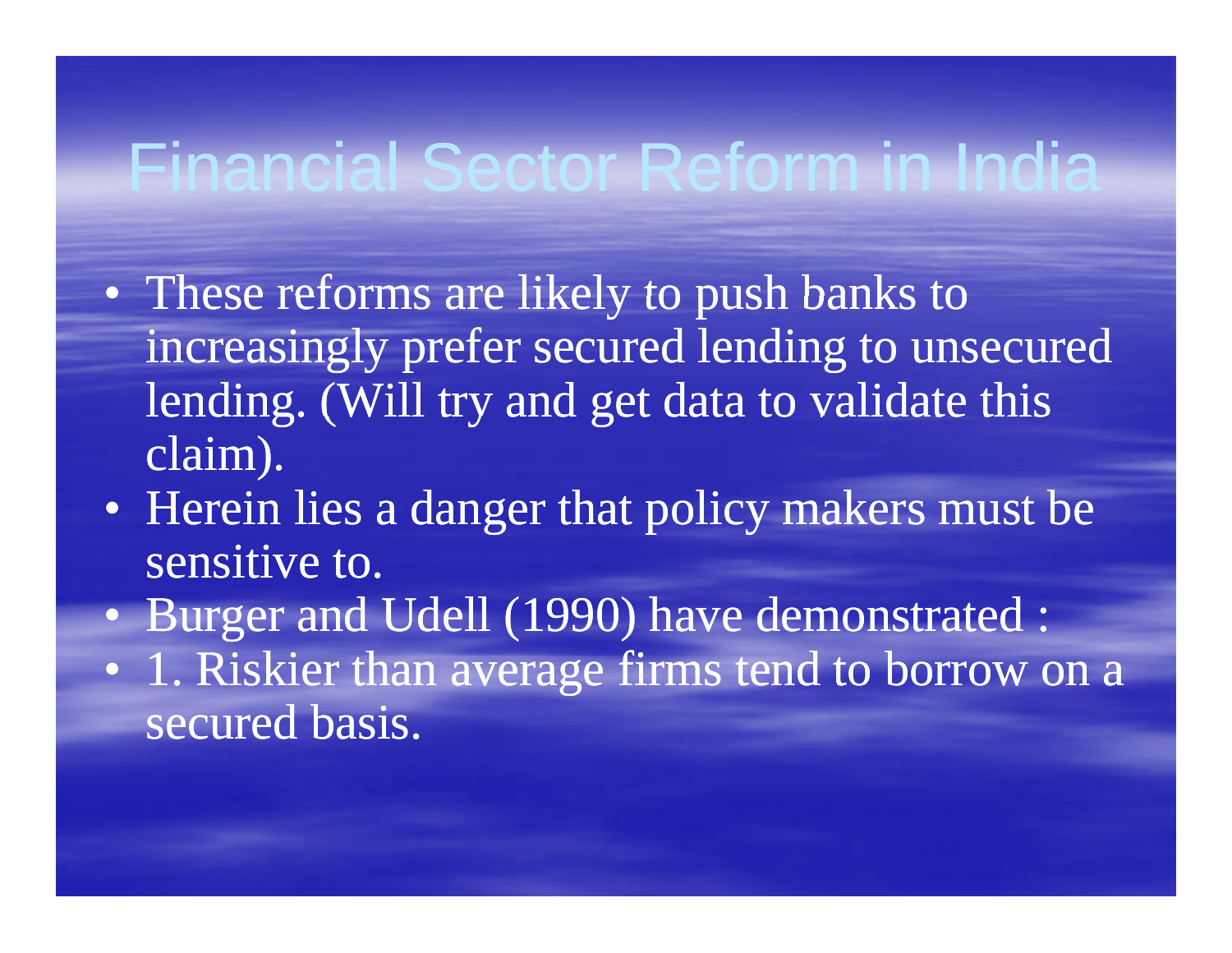- 2. The average secured loan tends to be riskier than the average unsecured loan.
- 3. And, Banks which make higher fraction of unsecured loans, tend to have riskier portfolios.
- If the reform of security interest laws push banks towards more secured lending then their loan portfolio would inevitably become riskier.
- This is a downside that cannot be ignored.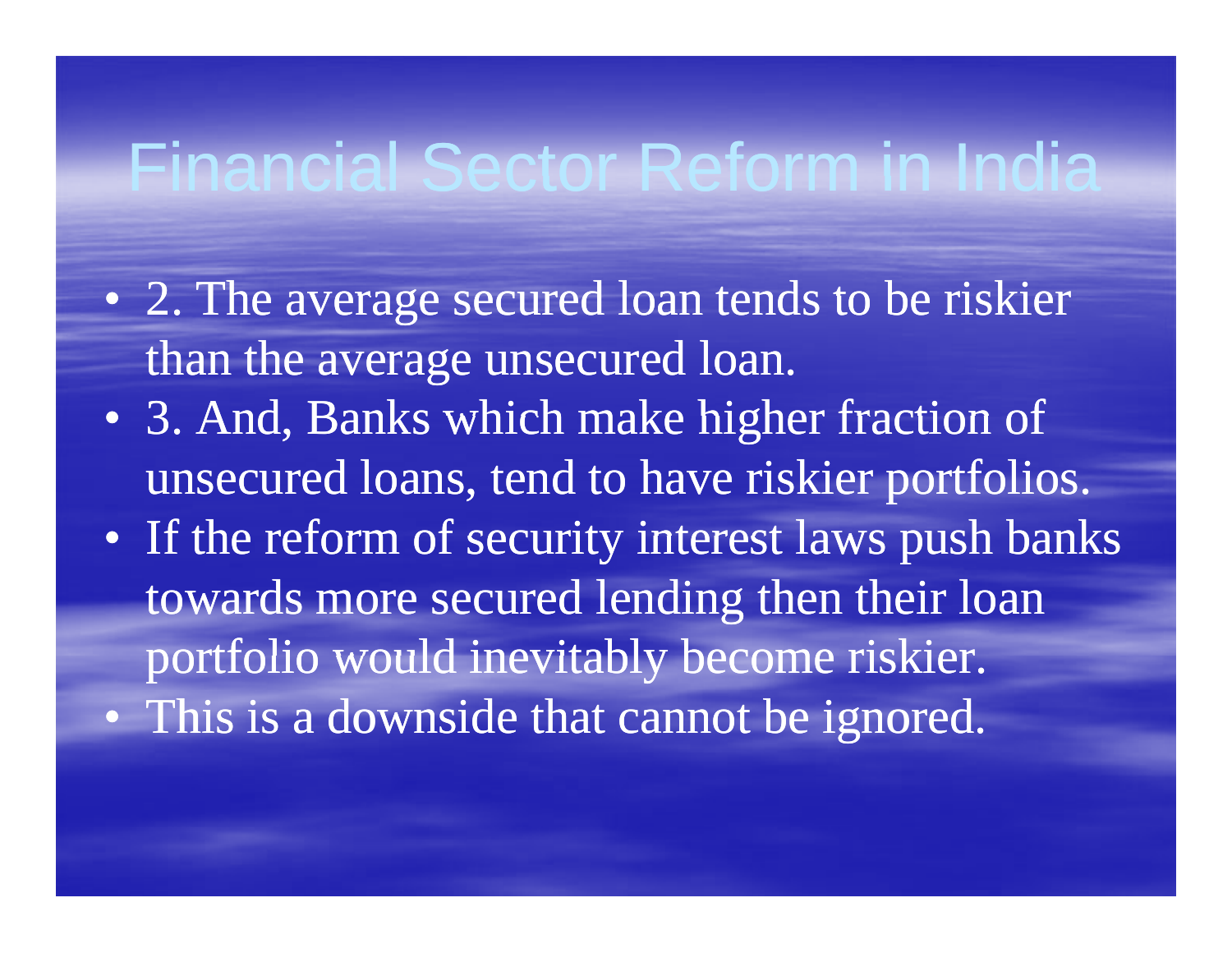- Manove, Padilla and Pagano  $(2000)$ , focus on the screening function of banks.
- Banks are more knowledgeable due to their experience in dealing with a wide variety of projects.
- There is a distinct possibility that entrepreneurs are likely to overestimate their own probability of success and in such a scenario the screening function of a bank is as at least as important as the function of providing cheap credit.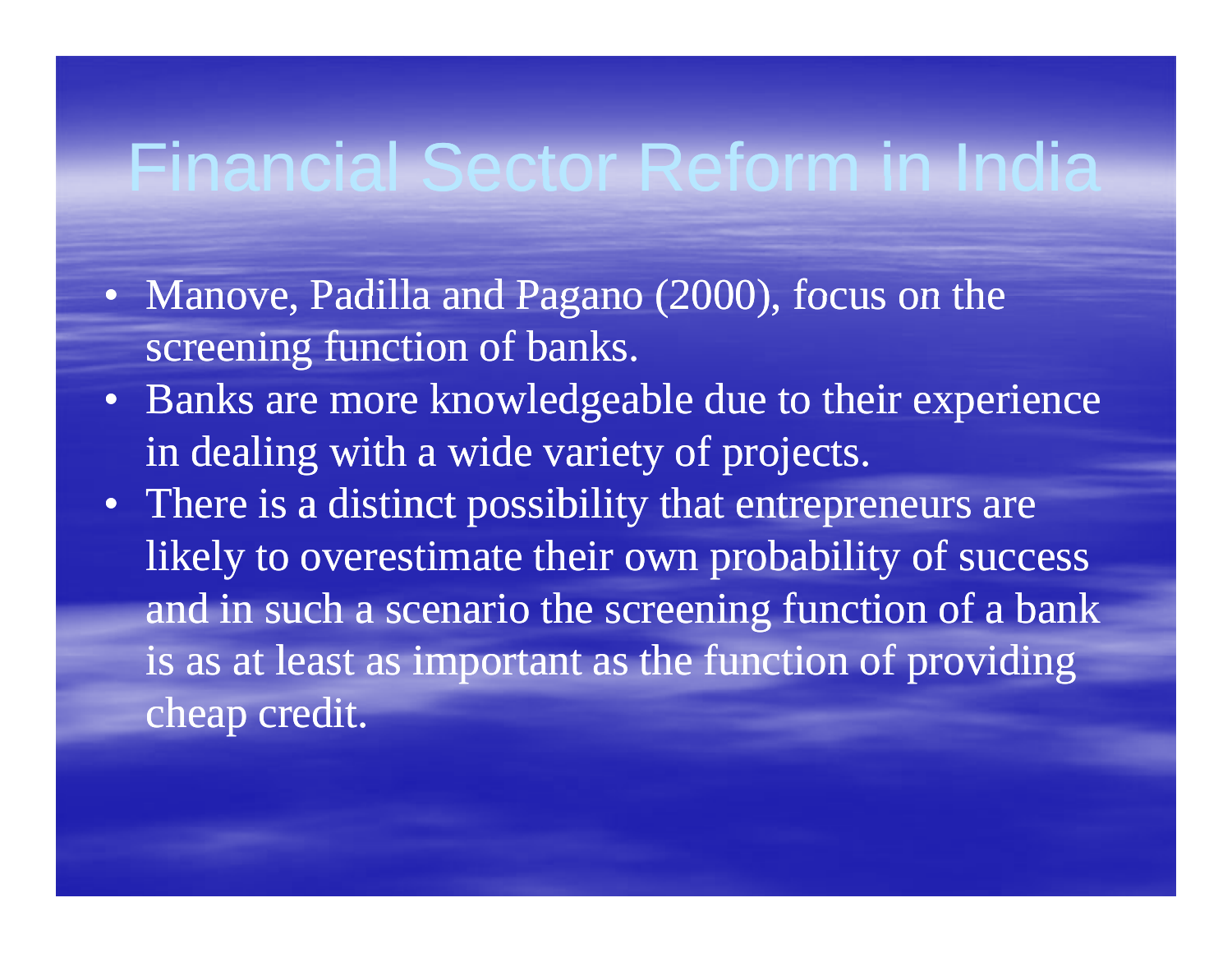- By screening projects, banks are in a position to reduce the number of project failures and in the process avoid the private and social costs that project failures entail.
- Good entrepreneurs have an incentive to separate themselves by posting collateral in order to avoid the sharing of screening costs incurred by the bank on unsuccessful loan applicants.
- If the borrower pledges full collateral then the bank is fully protected from the consequences of default and thus will have no incentive to perform the screening function.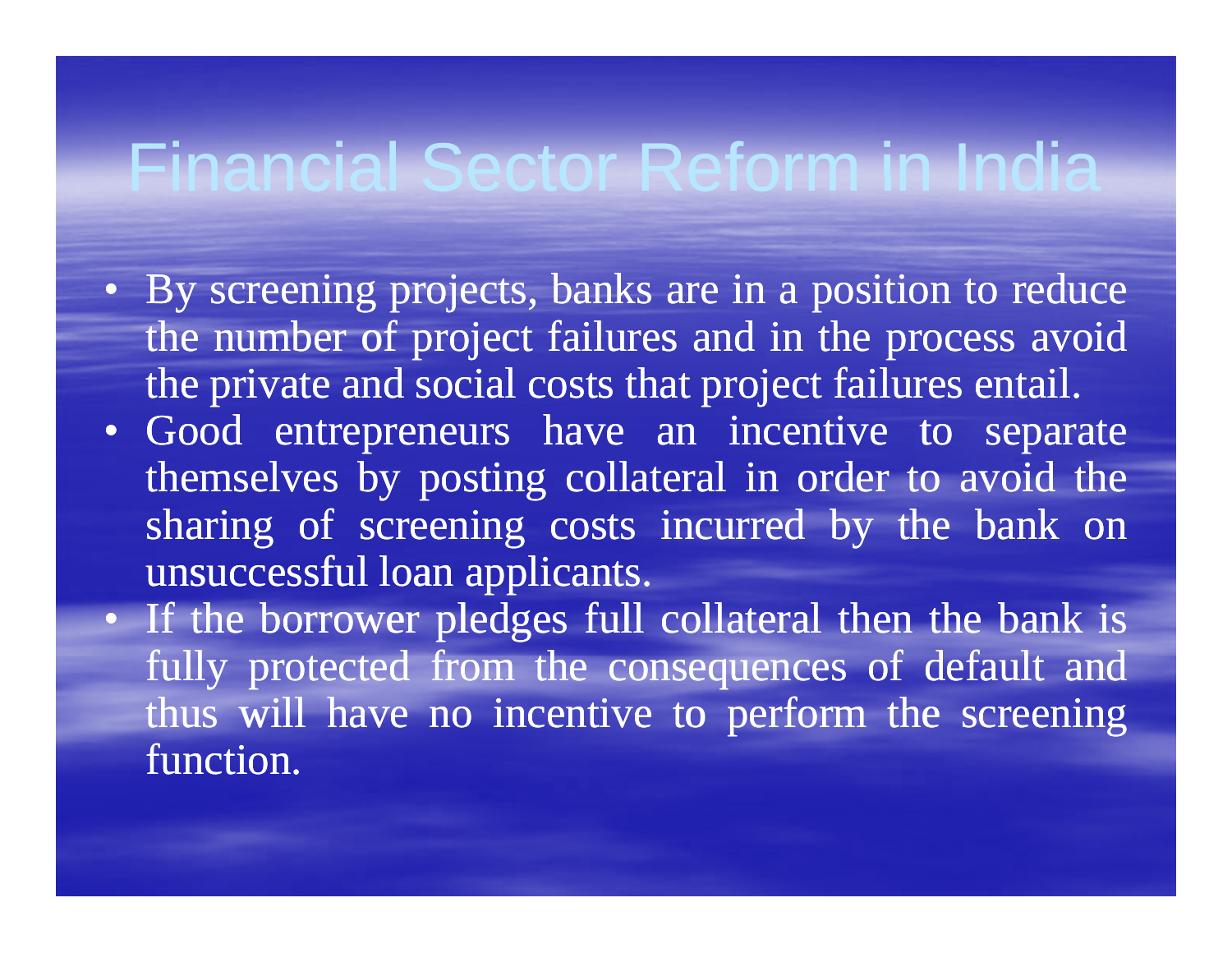- Given the fact that screening function of banks is unobservable by entrepreneurs and noncontractable for a bank, collateral requirements and screening become substitutes.
- The importance given to the strict protection of creditor rights so that the disciplining role of collateral is made more effective, over looks the importance of screening function of banks.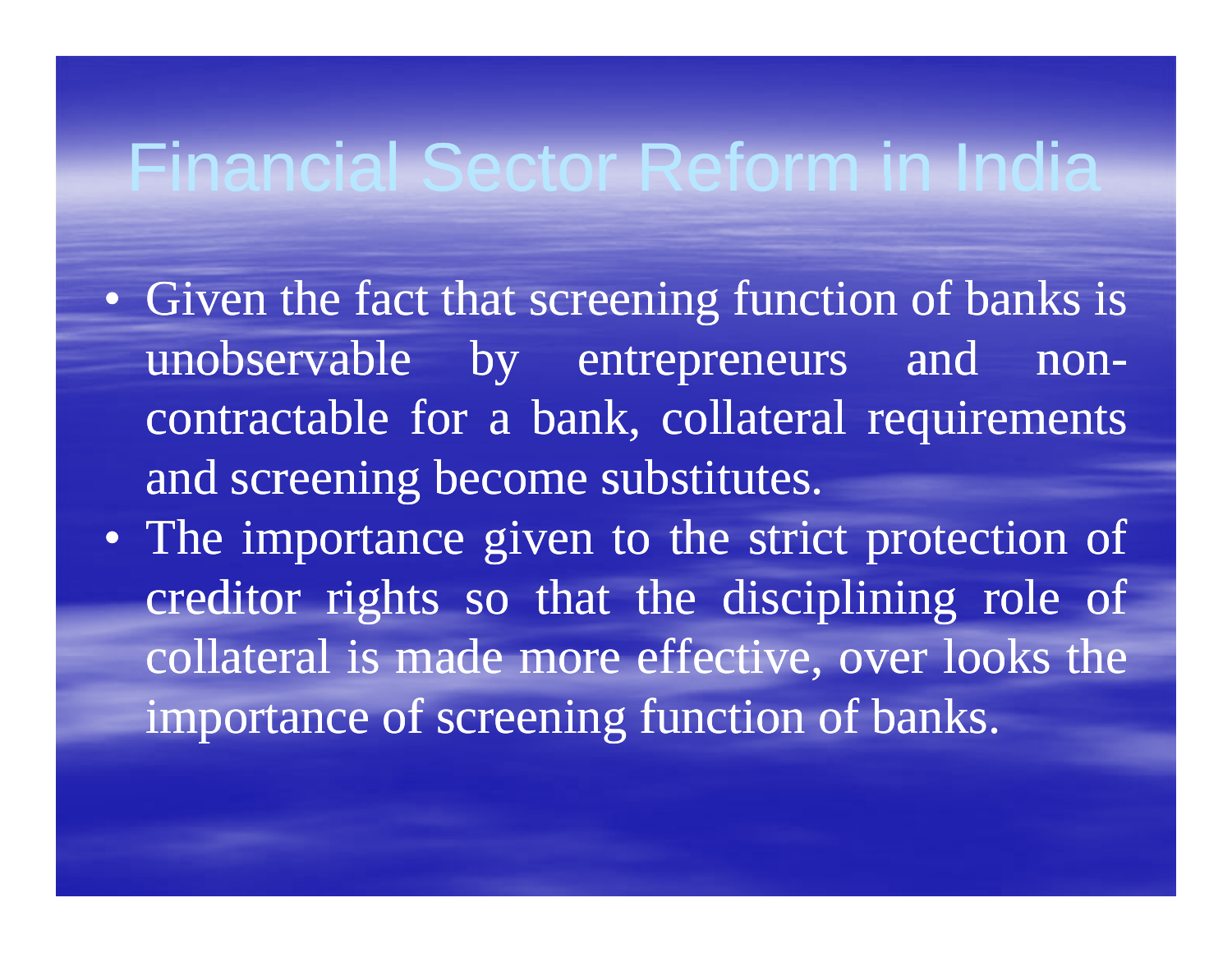- The protection collateral provides to banks may make banks according to MPP "lazy" i.e. reduce screening effort.
- Strict protection of creditor rights is necessary for the availability of cheap credit.
- But as banks also screen borrowers, if such protection is carried too far it runs the risk of providing strong disincentives for banks to perform the screening function.